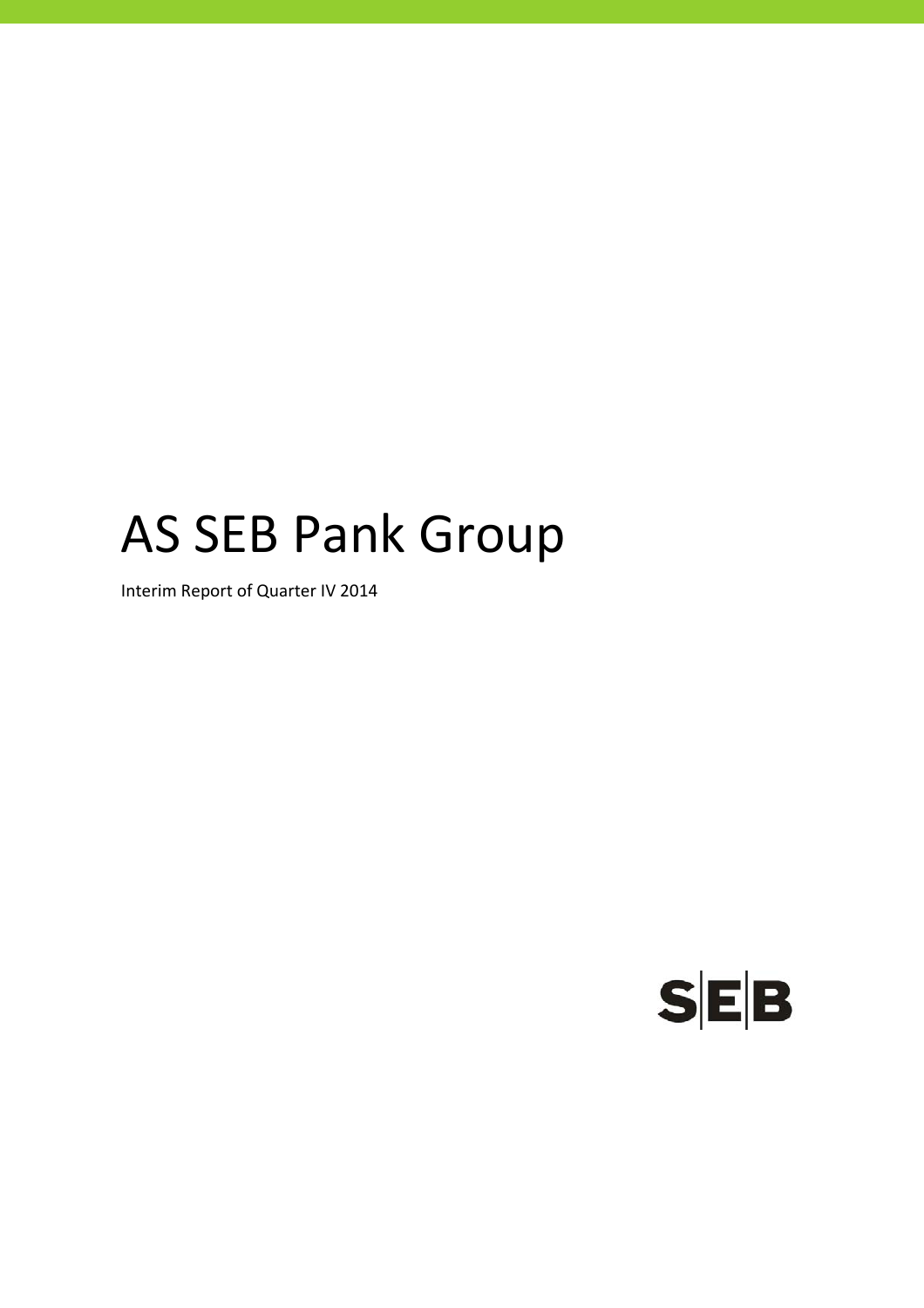### **Contents** P.

|      |                                                                                                                                                                                                                                           | $\overline{2}$ |
|------|-------------------------------------------------------------------------------------------------------------------------------------------------------------------------------------------------------------------------------------------|----------------|
| I.   |                                                                                                                                                                                                                                           | 3              |
| 1.   |                                                                                                                                                                                                                                           | $\overline{3}$ |
| 2.   | Auditor <b>Autor</b> Autor <b>Autor Autor Autor Autor Autor Autor Autor Autor Autor Autor Autor Autor Autor Autor Autor Autor Autor Autor Autor Autor Autor Autor Autor Autor Autor Autor Autor Autor Autor Autor Autor Autor Autor A</b> | 3              |
| II.  | <b>Management Report</b>                                                                                                                                                                                                                  | 4              |
| 1.   | Credit institution's group as defined in Credit Institutions Law<br>__________________________________                                                                                                                                    | $\overline{4}$ |
| 1.1. | Consolidated group                                                                                                                                                                                                                        | $\overline{4}$ |
| 1.2. | Changes in the consolidated group during the accounting period and plans for year 2015                                                                                                                                                    | $\overline{4}$ |
| 2.   |                                                                                                                                                                                                                                           | 5              |
| 3.   |                                                                                                                                                                                                                                           | 9              |
| 4.   |                                                                                                                                                                                                                                           | 11             |
| 5.   |                                                                                                                                                                                                                                           | 11             |
| Ш.   |                                                                                                                                                                                                                                           | 13             |
| 1.   |                                                                                                                                                                                                                                           |                |
| 2.   | Consolidated statement of comprehensive income<br><u>[13]</u> 13                                                                                                                                                                          |                |
| 3.   |                                                                                                                                                                                                                                           |                |
| 4.   |                                                                                                                                                                                                                                           | 15             |
| 5.   |                                                                                                                                                                                                                                           |                |
| 6.   |                                                                                                                                                                                                                                           |                |
|      |                                                                                                                                                                                                                                           | 18             |
|      |                                                                                                                                                                                                                                           | 19             |
|      |                                                                                                                                                                                                                                           | 21             |
|      |                                                                                                                                                                                                                                           | 21             |
|      |                                                                                                                                                                                                                                           | 21             |
|      |                                                                                                                                                                                                                                           |                |
|      | Note 7 Impairment losses on loans and advances                                                                                                                                                                                            | 22             |
|      |                                                                                                                                                                                                                                           | 22             |
|      |                                                                                                                                                                                                                                           | 22             |
|      |                                                                                                                                                                                                                                           |                |
|      | Note 11 Concentration of financial assets and liabilities by industry sector__________________________________24                                                                                                                          |                |
|      | Note 12 Related parties                                                                                                                                                                                                                   | 26             |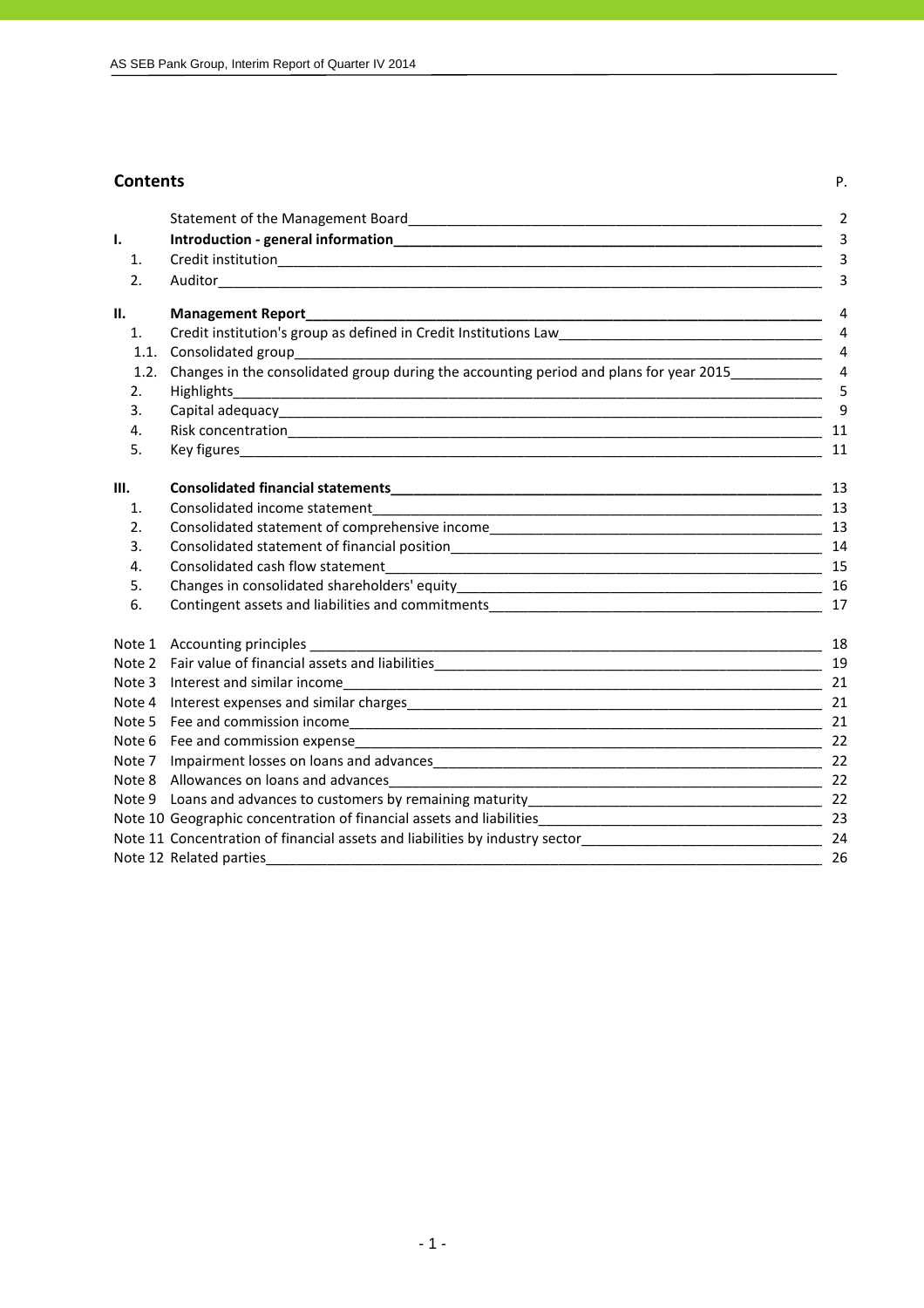### **Statement of the Management Board**

Interim Report of Quarter IV 2014 consists of the following parts and reports:

 Introduction – general information Management Report Consolidated Financial Statements **Notes** 

The financial and other additional information published in the Interim Report of Quarter IV 2014 is true and complete. Consolidated financial statements give a true and fair view of the actual financial position, results of operations and cash flows of the Group.

Consolidated financial statements have been compiled in accordance with the International Accounting Standard IAS 34 "Interim financial reporting" and in conformity with the requirements of Eesti Pank for publishing information. AS SEB Pank and subsidiaries of the consolidated group are assumed to be going concern.

Consolidated financial statements for the Quarter IV 2014 are not audited.

Riho Unt Chairman of the Management Board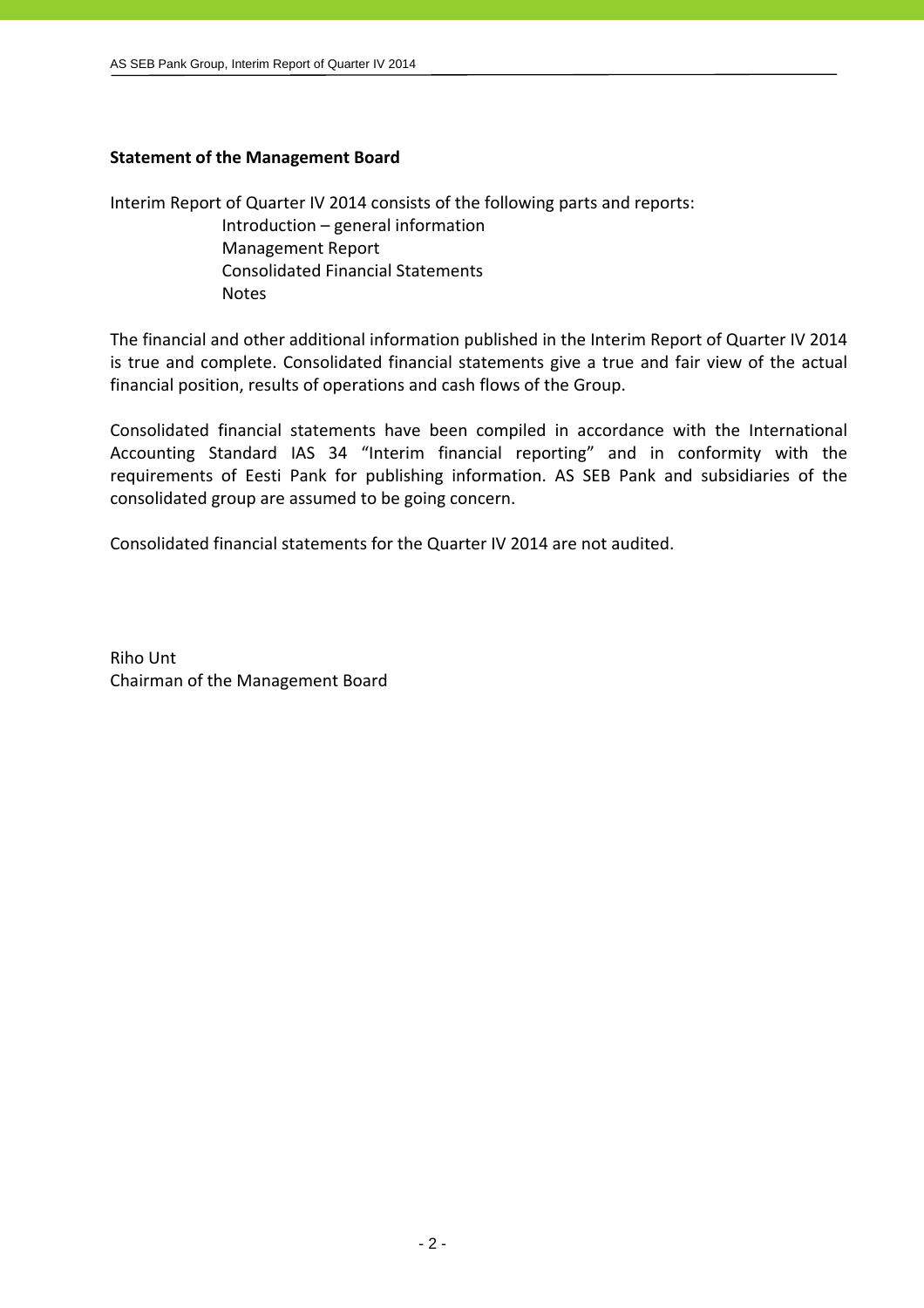### **I. Introduction ‐ general information**

### **1. Credit institution**

Company name AS SEB Pank Registry date 08.12.1995 Phone  $+3726655100$ Fax  $+3726655102$ SWIFT FEUHEE2X e-mail info@seb.ee Internet homepage http://www.seb.ee

**2. Auditor**

Reporting date 31.12.2014

Address Tornimäe Str. 2, Tallinn 15010, Estonia Registered in Republic of Estonia Registry code 10004252 (Estonian Commercial Register)

Audit company **AS PricewaterhouseCoopers** Registry code 10142876 (Estonian Commercial Register) Address **Pärnu Str. 15, 10141 Tallinn, Estonia** 

Reporting period 01.01.2014 ‐ 31.12.2014 Reporting currency **EUR** Euro (EUR), millions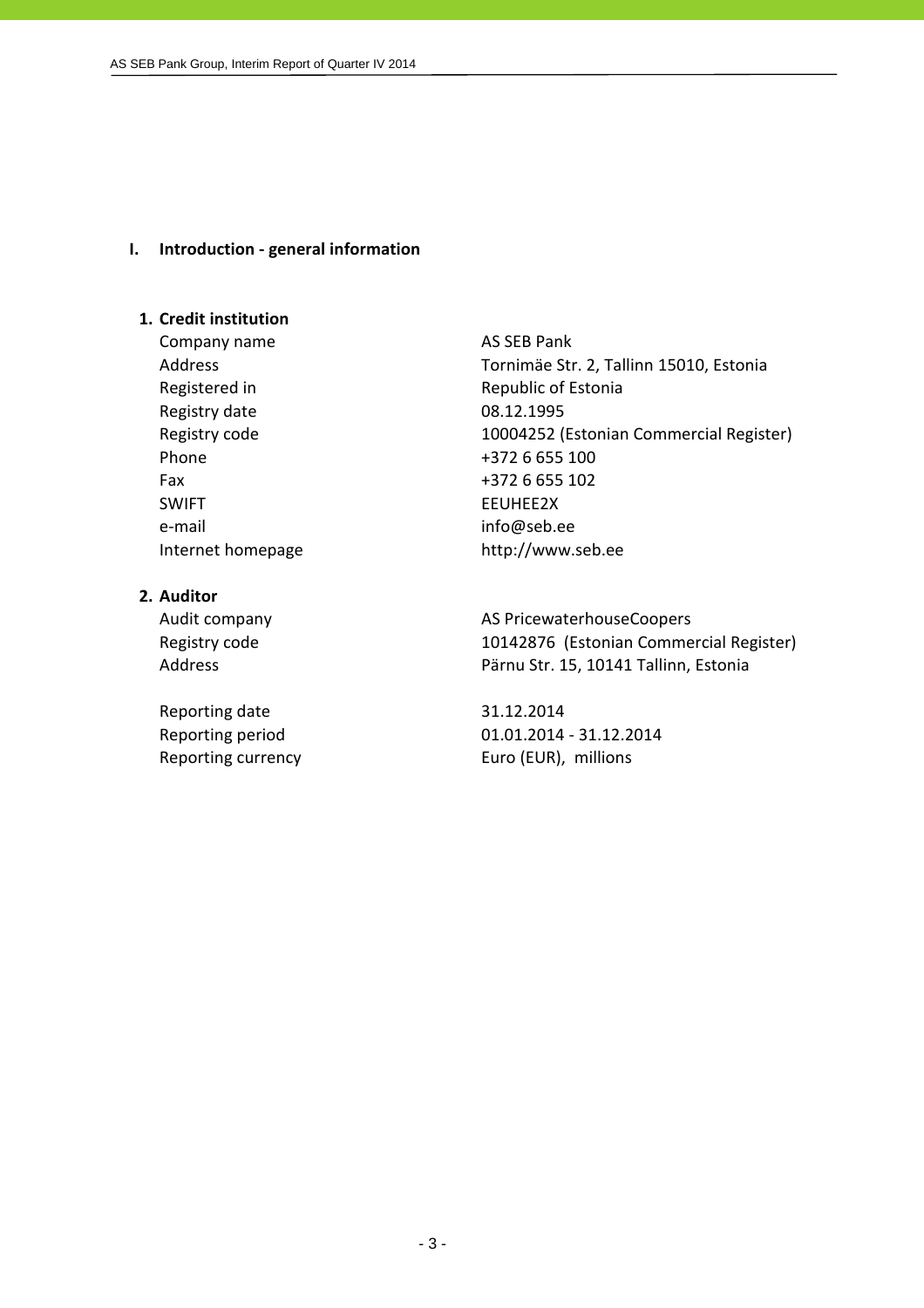| Company name                 | <b>Registry</b><br>code | Reg. date | Address                   | <b>Activity</b>                                  | Holding***<br>(%) | At an acqui-<br>sition cost<br>(EURmio) |
|------------------------------|-------------------------|-----------|---------------------------|--------------------------------------------------|-------------------|-----------------------------------------|
| AS SEB Liising               | 10281767                | 03.10.97  | Tallinn, Tornimäe 2       | Leasing                                          | 100.0%            | 1.8                                     |
| AS Rentacar*                 | 10303546                | 20.10.97  | Haapsalu, Karja 27        | Leasing                                          | 100.0%            | 0.0                                     |
| AS SEB Varahaldus            | 10035169                | 22.05.96  | Tallinn. Tornimäe 2       | Asset management                                 | 100.0%            | 2.7                                     |
| AS Sertifitseerimiskeskus**  | 10747013                | 27.03.01  | Tallinn. Pärnu mnt 141    | Data communication<br>services                   | 25.0%             | 1.0                                     |
| Tieto Estonia Services OÜ ** | 11065244                | 30.08.04  | Tallinn. Tammsaare tee 47 | Information processing and<br>network management | 20.0%             | 0.0                                     |
|                              |                         |           |                           |                                                  |                   | 5.5                                     |

### **II. Management Report**

### **1. Credit institution's group as defined in Credit Institutions Law 1.1. Consolidated group**

All enterprises are registered in Estonian Commercial Register.

Parent company of the Group is AS SEB Pank, its activity is banking (information on page 3).

\* Consolidated subsidiary of AS SEB Liising

\*\* Associates

\*\*\* For all investments the percentage of holding equals to both, the holding from the number of shares as well as from the number of votes.

The "consolidated group" in the meaning of Credit Institutions Law in Estonia and the "Group" for IFRS consolidation purposes are identical.

Non‐profit association SEB Heategevusfond is an association, not belonging to the consolidation group, registered on 06.01.2006. The founders of the association are AS SEB Pank and AS SEB Elu‐ ja Pensionikindlustus (subsidiary of life insurance company SEB Trygg Liv Holding AB which is the subsidiary of Skandinaviska Enskilda Banken AB). The association is aimed at raising and distributing funds for charitable cause to organisations, dealing with children, who have been deprived of parental care. Upon dissolution of the association, the assets remaining after satisfaction of the claims of creditors shall be transferred to a non-profit association or foundation with similar objectives, entered to the list of associations subject to income tax incentive of the Government of the Estonian Republic, or a legal person in public law, state or local government.

Non‐profit association Spordiklubi United is an association, not belonging to the consolidation group, which started from September 2008. The association is founded by AS SEB Pank. The association is aimed at organising on hobby and competition level sport events and organising promotions for advertising of own and supporter´s activities. Upon dissolution of the association, the assets shall be transferred to a non‐profit association, foundation or other persons filling the objectives by articles in public interests.

### **1.2. Changes in the consolidated group during the accounting period and plans for year 2015**

No such events or trends have occurred by the time of publishing the report, which would affect the strategy of the group in 2015.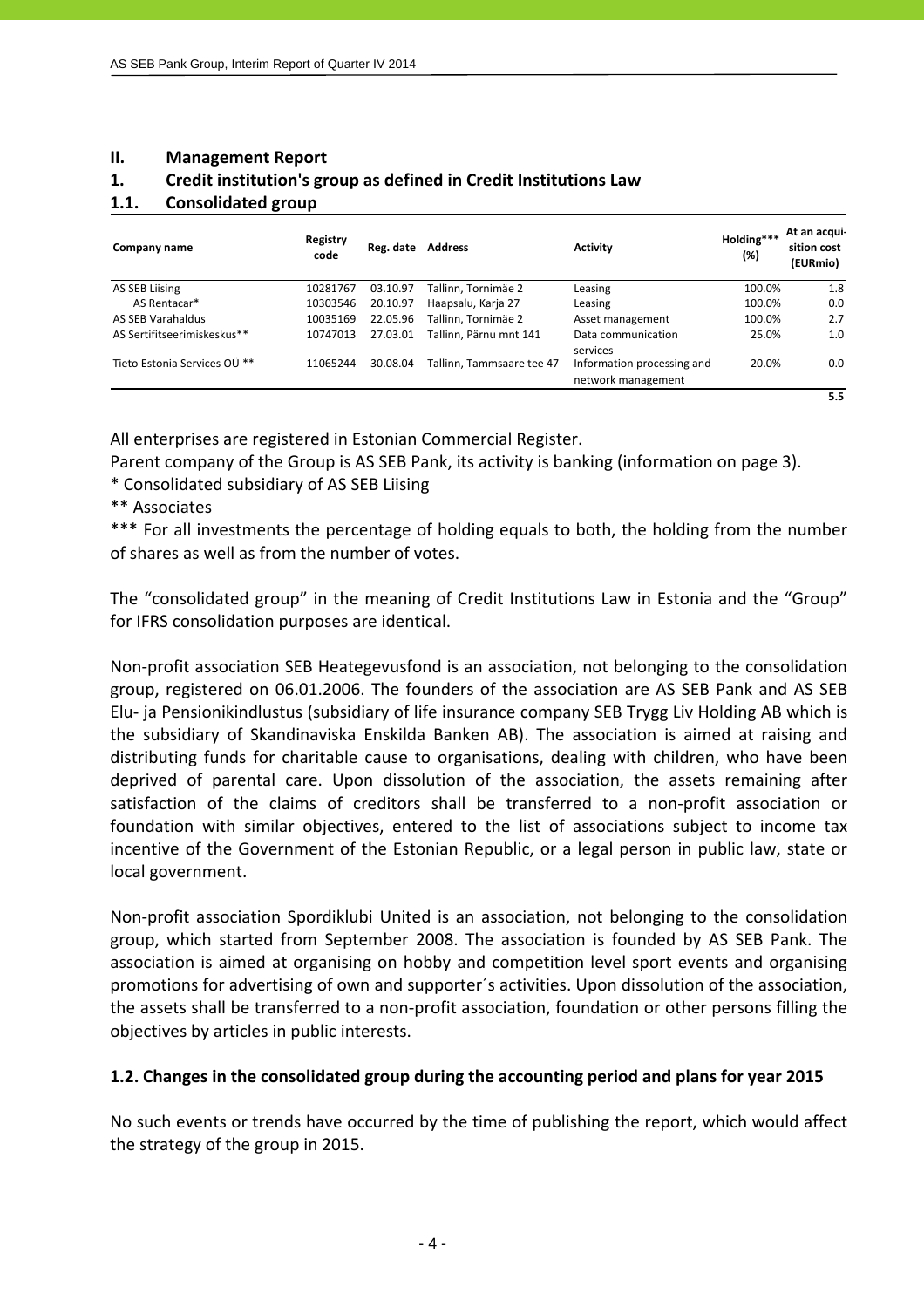### **2. Highlights**

### Business clients

SEB loan portfolio for large corporations increased by 7% in 2014 and the next year we await also a significant increase in the loan and leasing portfolio of companies.

In 2014, SEB continued on the leading position in financing of corporations, helping its long‐term customers (for example Utilitas and Starman) to invest in the largest expansion projects. In the same year, the customer base also increased; a good example added to the list of customers in 2014 is TREV‐2 dealing with the largest infrastructure projects of Estonia.

The year was also active on the market of small and medium‐sized enterprises (SMEs). In 2014, AS SEB Pank financed more than 5100 SME loan projects with more than 231 million euros in total. Estonian SMEs expanded actively to foreign markets during the year. Instead of Latvia and Lithuania, in 2014, more possibilities were sought in Finland, which will ensure good results, when the economy of the neighbouring country starts to grow again.

In September 2014, AS SEB Pank started the advisory campaign for SMEs again, within the framework of which almost 3000 Estonian companies were surveyed and more than 500 were consulted. The objective of the campaign was to assess the future strategies of companies and to forecast the segment development in 2015 in various business sectors and various regions of Estonia.

19 788 new companies were established in Estonia in 2014, which is 800 less than in 2013. At the same time, the survival rate of companies has clearly increased in the recent years, showing that business ideas are constantly better‐prepared and stronger. In order to maintain and increase business activity, SEB launched business model advisory in autumn 2014, which were targeted at all private customers, who were interested in starting business.

In February 2014, the euro zone countries transferred to the Single European Payments Area. Transition was highly successful in Estonia. Large enterprises completed the necessary developments in time. Estonia succeeded to be innovative with the development of the e‐invoice solution, skipping several development stages that other countries still have to pass.

Major news in Estonian business scene in 2014 was the possibility to receive Estonian eresidence. E‐residence enables improving the availability of several services of public and private sectors – to make them more comfortable and faster for people and the representatives of companies, who have already been connected with Estonia.

### Private customers

Loan portfolio of private customers increased by 1.5% in 2014, and the next year plans are even more ambitious.

The volume of Mortgage loan portfolio decreased by 0.2% in 2014 compared to 2013, while new home loans were granted for 25.2 million euros more in 2014 than in 2013. The volume of home loans with loan payment insurance increased by 5% in a year and reached 75% in 2014. The increase of retail consumption, characteristic of 2014, which exceeded 7% in the third quarter, had positive effect on domestic consumption as well as activity on the real estate market.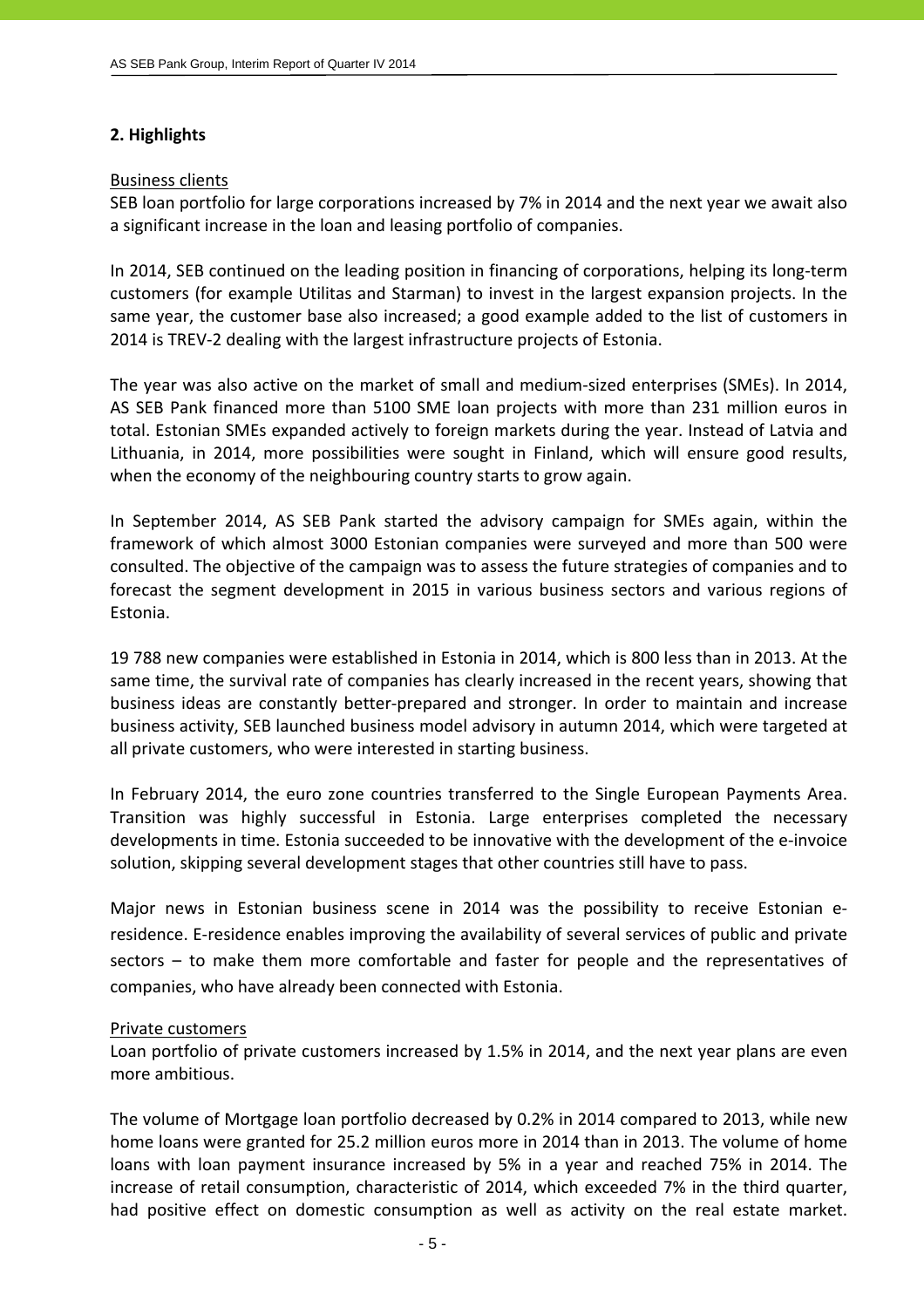Increase of retail consumption was caused by low inflation in the country as well as high salary pressure.

The volume of deposits increased by 8.2% in 2014. This is a sign that anxiety has increased and the feeling of security characteristic to the previous year has decreased among private persons due to economic changes in 2014.

M‐banking developed remarkably in 2014. In the beginning of the year, the number of users of SEB Mobile Bank exceeded twice the number of branch visitors. Use of M‐bank has doubled in a year and reached 7% of the total number of customers of AS SEB Pank. At the end of the year, AS SEB Pank introduced also an innovative mobile payment to the customers of its Mobile Bank.

In 2014, AS SEB Pank increased essentially the number of paperless branches from 5 in the beginning of 2014 to 23 by the end of the year. Paperless service makes the classical banking services more comfortable for the clients, as well as more environment‐friendly.

In the Estonian society, a discussion continues on the usability of the services of banks and public sector in the future and the need for traditional over the counter service. This is accompanied by a discussion on the need for and availability of cash in Estonia as a whole, where banks as well as the state are guiding constantly more customers to use services in mobile and internet environment. This has caused also some decrease in the network of branches, ATMs and postal bank offices of AS SEB Pank.

In 2014, the volume of electronic transactions in AS SEB Pank reached 99% of all bank transactions. Frequency of card payments continued to increase reaching 180 card payments a year and showing 20% yearly growth.

### Organisation

In September, the Council of AS SEB Pank appointed Indrek Julge the new manager of the field of corporate banking, replacing Allan Parik. Indrek Julge has a 10‐year experience with SEB. Previously he worked as a member of the management board and manager of the field of corporate banking of SEB Latvia.

In 2014, AS SEB Pank received several awards and recognitions: EMEA Finance ‐ Best Bank EMEA Finance ‐ Best Investment Bank EMEA Finance ‐ Best Broker EPRA (Estonian Public Relations Association) ‐ Best internal communications company Euromoney ‐ Best Bank Tallinn City Government ‐ Sustainable and Responsible Company Tallinn City Government ‐ Children and Youth Friendly Company Forum of Responsible Business ‐ Silver level in corporate sustainability Global Finance ‐ Best Consumer Internet Bank The Banker ‐ Best bank of Estonia The Banker ‐ Best Private Bank Baltic PR Awards ‐ Digital Communication Digital Act 2014 ‐ Social media act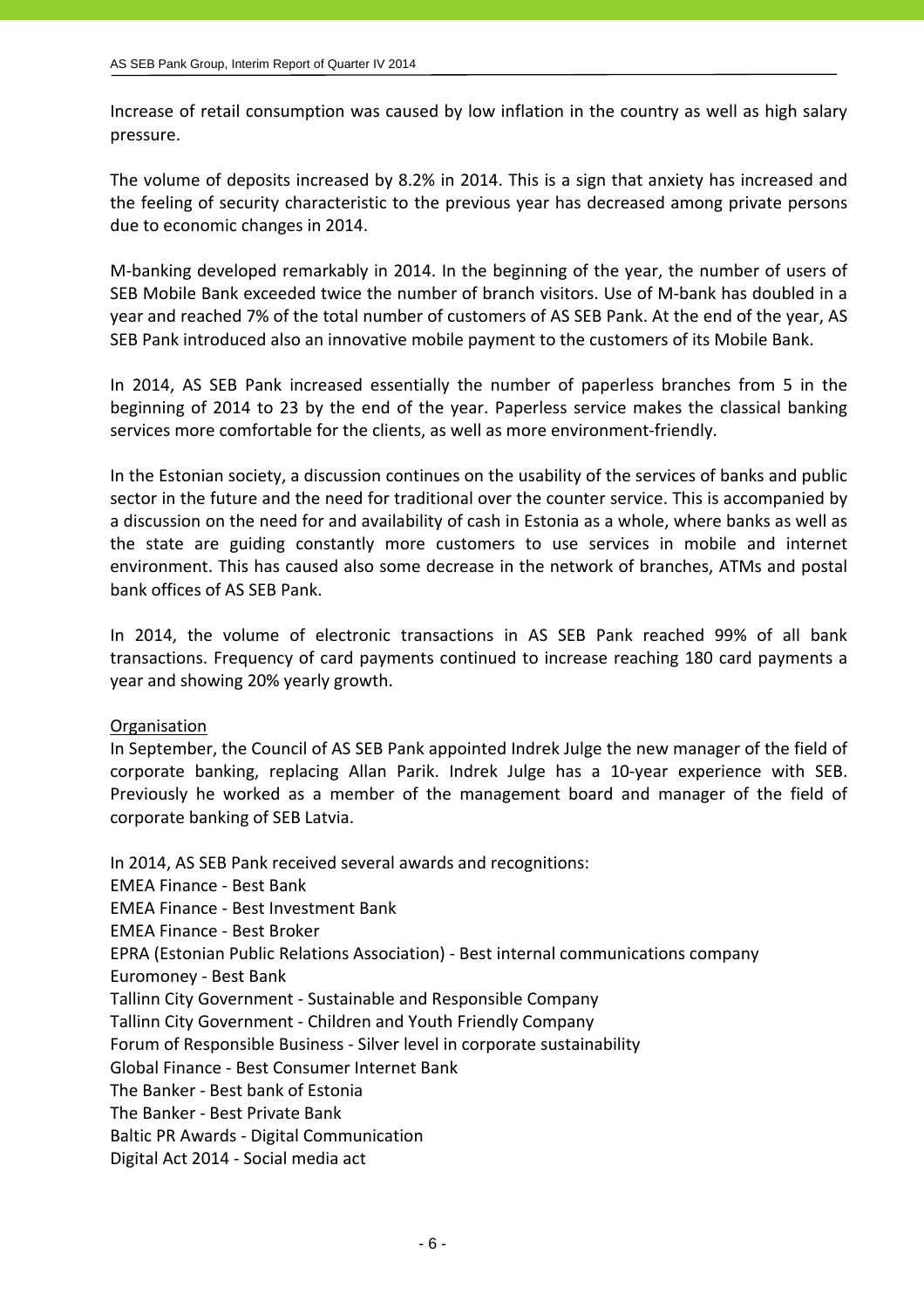### Social responsibility and sponsorship

AS SEB Pank has set an objective to become the best advisory bank in the Baltic countries, which means to customers advisory and share of financial literacy. In 2014 some actions took place to achieve this aim:

- The bank has 45 persons, who share financial literacy in the schools and to adults all year round;
- Beside the provision of education, SEB is also **developing products and services** that help the customers manage their daily economic matters. One such product is **Digital Coin Jar** where the customers have collected 9 million euros cent by cent.
- For practicing financial discipline, the tools of cash diary and financial advisor are available in the internet bank.

Several corporate sustainability initiatives were also undertaken for all AS SEB Pank employees:

- Dilemma games concerning business ethics and relevant cases were conducted in the Intranet of the bank in cooperation with the compliance department of the bank.
- In the second half of the year, the principles of **corporate sustainability journey** or **my personal sustainability journey** were introduced to the employees – an intellectual exercise for all employees of the bank, where behaviour that is more conscious is discussed in teams.

SEB has adopted the Responsible Business Policies and opinions, following them in their daily operations.

### **AS SEB Pank made its contribution to the society**

- SEB supported recreational sport, contributing to the organisation of SEB Tartu Running Marathon, SEB Tartu Cycling Marathon, SEB Roller Skating Marathon and SEB Tartu Cycling Rally.
- More than 16,000 people participated in SEB May Run.
- Almost 19,000 people participated in the largest sports event in the Baltic countries, SEB Tallinn Marathon. SEB Tallinn Marathon is one of 50 most prestigious marathons in the world.
- AS SEB Pank contributed to the development of young tennis players of Estonia, supporting the Estonian Tennis Association and SEB Tallink Tennis Team.
- As a gold sponsor of the Estonian National Opera, AS SEB Pank contributed to the future of opera tradition in 2014, issuing the fourth public award to a female and a male soloist, who were chosen by the visitors. More than 3000 people participated in voting.

Activities of SEB are targeted to sustainable development of the society and our objective is to contribute to the future through supporting children, sports and culture.

### **AS SEB Pank promoted business in 2014 – Ajujaht, Vega Fund, ILab**

AS SEB Pank supports the leading business competition in Estonia called "Ajujaht" (Brain hunt), the objective of which is to promote the establishment of new knowledge‐based companies and to improve business skills of students and young researchers.

In 2013, AS SEB Pank started cooperation with the Vega Fund of the University of Tartu, whose aim is to support the realisation of knowledge‐based ideas.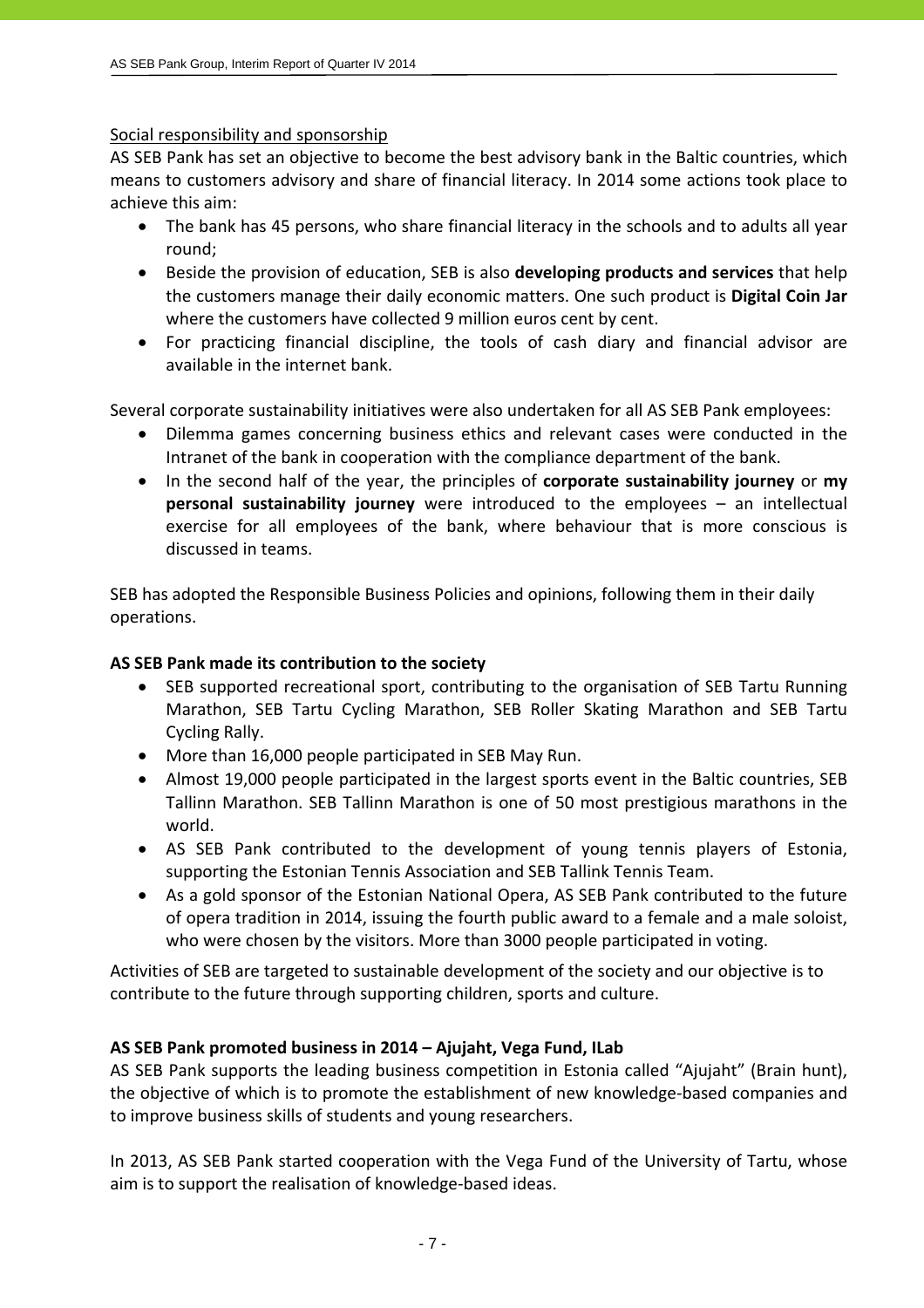In 2014, SEB paid much attention to innovation. With the objective to educate business and private customers of the bank as well as its own employees in the field of innovation, the bank launched several related projects, the largest of which was Innovation Lab 2014.

**In 2014, AS SEB Pank supported the operation of MTÜ SEB Heategevusfond (Charity Fund), the objective of which is to improve the welfare of children without parental care.** Major events of the fund in 2014 were development of cooperation with all Estonian institutions providing the services of substitute home and shelter, and essential improvement of the impact of former projects. During the year, the number of voluntary employees of AS SEB Pank providing assistance to the fund in its daily activities also increased essentially, reaching 70 people. During the year, more than 25 special events were organised. The number of children participating in the events reached several thousand.

1086 employees provided services to more than 888.600 customers of AS SEB Pank in 2014. Services are provided to the customers via various channels: 27 branches, 222 electronic Postal Banks, 253 ATMs and over 9100 card payment terminals. More than 543.000 debit and credit cards and over 9000 virtual cards have been taken into use. Furthermore, 75% of the customers are using the services of SEB internet bank.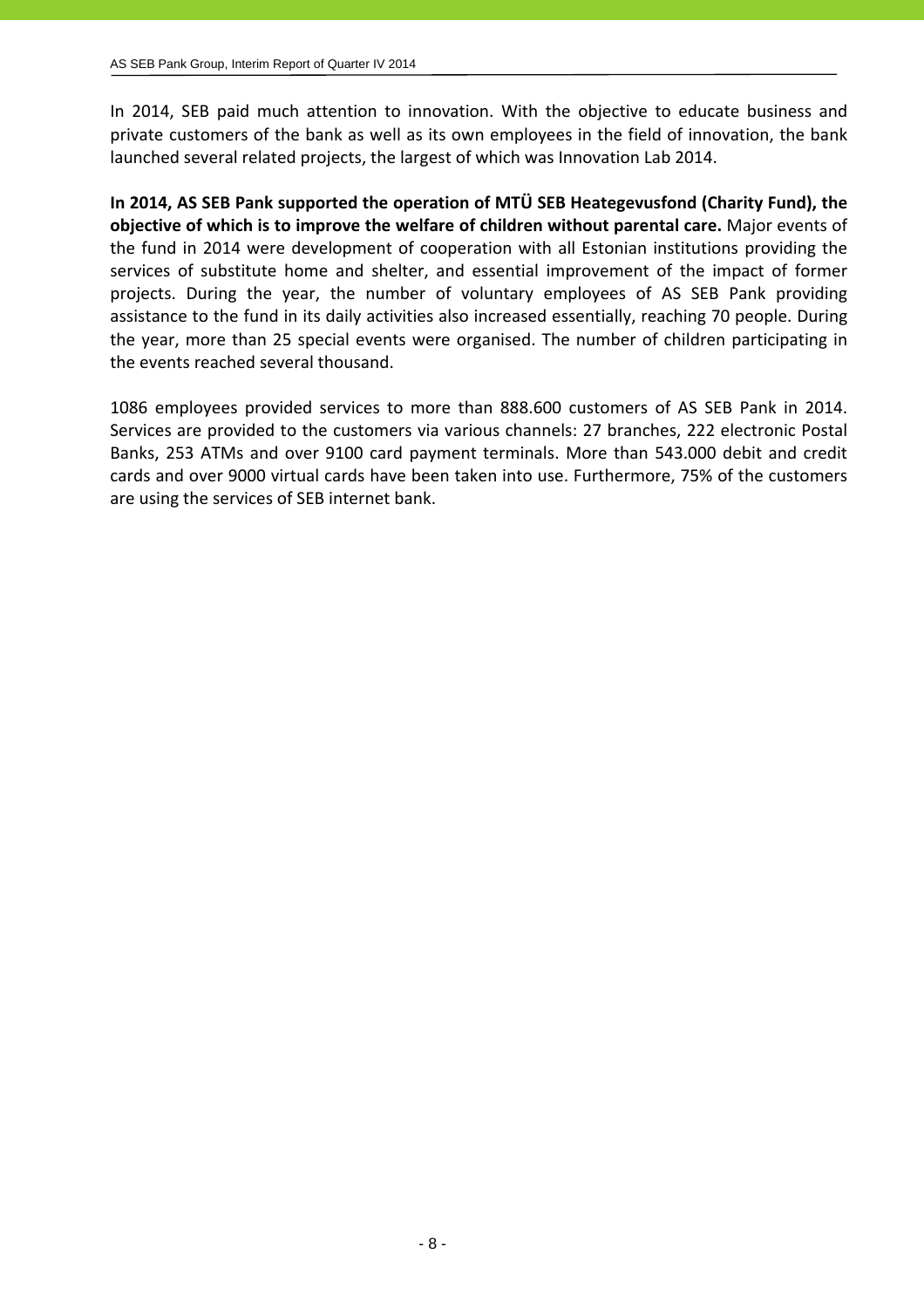### **3. Capital adequacy**

|        | <b>CAPITAL BASE</b>                                    | 31.12.14 | 31.12.13 |
|--------|--------------------------------------------------------|----------|----------|
|        | <b>OWN FUNDS</b>                                       | 778.9    | 780.2    |
| 1.     | <b>TIER 1 CAPITAL</b>                                  | 773.4    | 774.2    |
| 1.1.   | <b>COMMON EQUITY TIER 1 CAPITAL</b>                    | 773.4    | 774.2    |
| 1.1.1. | Capital instruments eligible as CET1 Capital           | 128.8    | 128.8    |
|        | Paid up capital instruments                            | 42.5     | 42.5     |
|        | Share premium                                          | 86.3     | 86.3     |
|        | 1.1.2. Retained earnings                               | 626.0    | 627.0    |
|        | 1.1.3. Accumulated other comprehensive income          | 0.7      |          |
|        | 1.1.4. Other reserves                                  | 19.4     | 19.4     |
|        | 1.1.5. Adjustments to CET1 due to prudential filters   | $-0.1$   |          |
|        | 1.1.6. (-) Intangible assets                           | $-1.1$   | $-0.9$   |
|        | 1.1.7. Other transitional adjustments to CET1 Capital  | $-0.3$   |          |
|        | 1.1.8. CET1 capital deductions                         | 0.0      | $-0.1$   |
| 2.     | <b>TIER 2 CAPITAL</b>                                  | 5.5      | 6.0      |
|        | IRB Excess of provisions over expected losses eligible | 5.5      | 5.8      |
|        | Other adjustments to Tier 2 Capital                    | 0.0      | 0.2      |

|      | <b>RISK WEIGHTED ASSETS (RWA)</b>                                                       | 31.12.14    | 31.12.13    |
|------|-----------------------------------------------------------------------------------------|-------------|-------------|
|      | <b>TOTAL RISK EXPOSURE AMOUNT</b>                                                       | 2 0 0 5 .5  | 2 140.8     |
| 1.   | RISK WEIGHTED EXPOSURE AMOUNTS FOR CREDIT, COUNTERPARTY CREDIT AND                      |             |             |
|      | DILUTION RISKS AND FREE DELIVERIES                                                      | 1849.2      | 2 0 2 8.2   |
| 1.1. | Standardised approach (SA)                                                              | 201.7       | 273.6       |
|      | Regional governments or local authorities                                               | 0.0         | 62.5        |
|      | Public sector entities                                                                  | 0.7         | 1.7         |
|      | Retail                                                                                  | 163.1       | 169.6       |
|      | Secured by mortgages on immovable property                                              | 0.9         | 1.2         |
|      | Exposures in default                                                                    | 1.8         | 5.0         |
|      | Collective investments undertakings (CIU)                                               | 5.1         | 4.5         |
|      | Equity                                                                                  | 1.1         | 1.1         |
|      | Other items                                                                             | 29.0        | 28.0        |
| 1.2. | <b>Internal ratings based Approach (IRB)</b>                                            | 1647.5      | 1754.6      |
|      | 1.2.1. IRB approaches when neither own estimates of LGD nor Conversion Factors are used | 1 3 2 8 . 7 | 1 408.5     |
|      | Institutions                                                                            | 19.2        | 60.0        |
|      | Corporates - SME                                                                        | 744.0       | 1 2 6 1 . 2 |
|      | Corporates - Specialised Lending                                                        | 67.3        | 87.3        |
|      | Corporates - Other                                                                      | 498.2       | 0.0         |
|      | 1.2.2. IRB approaches when own estimates of LGD and/or Conversion Factors are used      | 318.8       | 346.1       |
|      | Retail - Secured by real estate SME                                                     | 11.6        | 240.5       |
|      | Retail - Secured by real estate non-SME                                                 | 221.3       |             |
|      | Retail - Qualifying revolving                                                           | 2.2         | 2.3         |
|      | <b>Retail - Other SME</b>                                                               | 33.1        | 103.3       |
|      | Retail - Other non-SME                                                                  | 50.6        |             |
| 2.   | TOTAL RISK EXPOSURE AMOUNT FOR POSITION, FOREIGN EXCHANGE AND                           |             |             |
|      | <b>COMMODITIES RISKS</b>                                                                | 8.9         | 15.6        |
| 3.   | TOTAL RISK EXPOSURE AMOUNT FOR OPERATIONAL RISK (AMA)                                   | 142.4       | 97.0        |
| 4.   | TOTAL RISK EXPOSURE AMOUNT FOR CREDIT VALUATION ADJUSTMENT                              | 5.0         |             |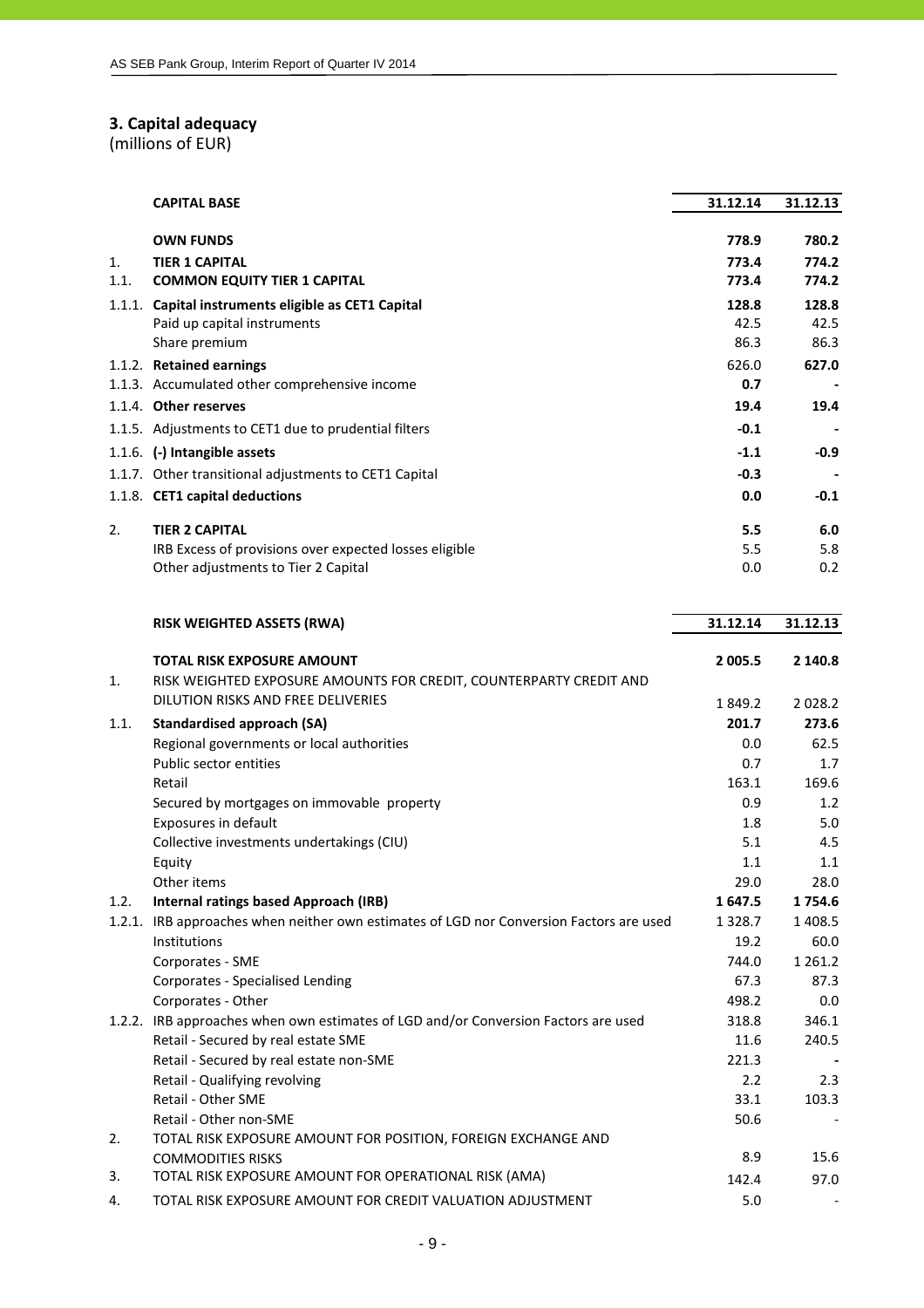#### **CAPITAL RATIOS**

| <b>CAPITAL KATIOS</b><br>31.12.14<br>TOTAL RISK EXPOSURE AMOUNT Basel III (without additional risk exposure amount due to application of Basel I floor)<br>2 0 0 5.5<br>Total capital ratio<br>38.83%<br>Tier 1 Capital ratio<br>38.56% |            |
|-----------------------------------------------------------------------------------------------------------------------------------------------------------------------------------------------------------------------------------------|------------|
|                                                                                                                                                                                                                                         | 31.12.13   |
|                                                                                                                                                                                                                                         | 2 140.8    |
|                                                                                                                                                                                                                                         | 36.44%     |
|                                                                                                                                                                                                                                         | 36.16%     |
| CET1 Capital ratio<br>38.56%                                                                                                                                                                                                            | 36.16%     |
| Tier 2 Capital ratio<br>0.27%                                                                                                                                                                                                           | 0.28%      |
| TOTAL RISK EXPOSURE AMOUNT Basel III (with additional risk exposure amount due to application of Basel I floor)<br>3 3 7 0.8                                                                                                            | 3 3 0 3 .0 |
| 23.10%<br>Total capital ratio                                                                                                                                                                                                           | 23.62%     |
| 22.94%<br>Tier 1 Capital ratio                                                                                                                                                                                                          | 23.44%     |
| CET1 Capital ratio<br>22.94%                                                                                                                                                                                                            | 23.44%     |
| Tier 2 Capital ratio<br>0.16%                                                                                                                                                                                                           | 0.18%      |

**MEMBERS OF CONSOLIDATION GROUP, INCLUDED TO CAPITAL ADEQUACY CALCULATION**

AS SEB Pank AS SEB Liising Group AS SEB Varahaldus

#### **CAPITAL REQUIREMENTS AND BUFFERS** . ............<br>: of FUR)

| (MIIIIONS OF EUR) |  |
|-------------------|--|
|-------------------|--|

| Capital        | Capital<br>amount | Total risk<br>exposure<br>amount * |      | Base capital<br>requirement | $Surplus(+)$<br>Deficit(-)<br>of base capital | Capital<br>adeguacy<br>ratio |      | Capital<br>conservation<br>buffer |    | Systemic risk<br>buffer | Capital requirements<br>total,<br>incl. buffers |                    | $Surplus(+)$<br>Deficit(-)<br>of capital,<br>incl. buffers |
|----------------|-------------------|------------------------------------|------|-----------------------------|-----------------------------------------------|------------------------------|------|-----------------------------------|----|-------------------------|-------------------------------------------------|--------------------|------------------------------------------------------------|
|                |                   |                                    |      | $4=2\times3$                | $5 = 1 - 4$                                   | $6=1/2$                      |      | $8=2\times7$                      | a  | $10=2\times9$           | $11 = 3 + 7 + 9$                                | $12 = 2 \times 11$ | $13 = 1 - 12$                                              |
| Total capital  | 778.9             | 2 0 0 5.5                          | 8%   | 160.4                       | 618.5                                         | 38.84%                       | 2.5% | 50.1                              | 2% | 40.1                    | 12.5%                                           | 250.7              | 528.2                                                      |
| Tier 1 capital | 773.4             | 2 0 0 5.5                          | 6%   | 120.3                       | 653.1                                         | 38.56%                       | 2.5% | 50.1                              | 2% | 40.1                    | 10.5%                                           | 210.6              | 562.8                                                      |
| CET1 capital   | 773.4             | 2 0 0 5.5                          | 4.5% | 90.2                        | 683.2                                         | 38.56%                       | 2.5% | 50.1                              | 2% | 40.1                    | 9%                                              | 180.5              | 592.9                                                      |

\* Total risk exposure amount without additional risk exposure amount due to application of Basel I floor

#### **LEVERAGE RATIO**

| 31.12.14<br>31.12.13    |
|-------------------------|
| 6 1 3 2<br>5.504        |
| 4452                    |
| 1 0 5 2                 |
| 14.0%                   |
|                         |
| 5 1 8 2<br>949<br>13.3% |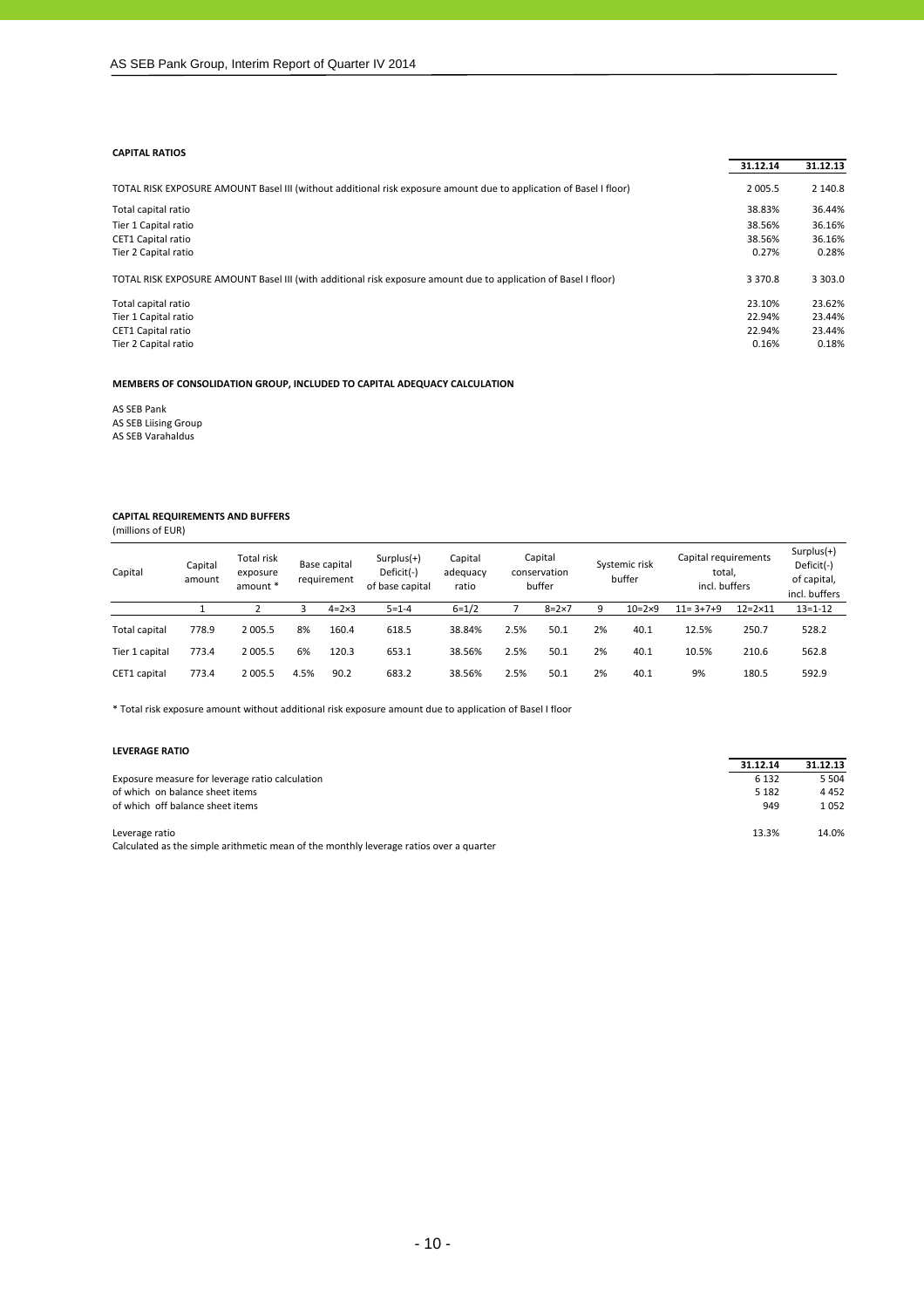### **4. Risk concentration**

| (millions of EUR)                                                                                                       | 31.12.14 | 31.12.13 |
|-------------------------------------------------------------------------------------------------------------------------|----------|----------|
| Total claims against persons associated with the credit institution's<br>consolidation group                            | 7.4      | 1.2      |
| The share of claims of the persons associated with the credit institution's<br>consolidation group in net own funds, %, | 0.95     | 0.16     |
| Total of large exposure claims                                                                                          | 524.1    | 381.9    |
| The share of large exposure claims in net own funds, %                                                                  | 67.30    | 48.94    |
| Number of large exposure customers                                                                                      | 8        | 5.       |

#### **5. Key figures**

| (millions of EUR)                       |             |            |
|-----------------------------------------|-------------|------------|
|                                         | 31.12.14    | 31.12.13   |
| Net profit                              | 79.4        | 72.8       |
| Average equity                          | 814.7       | 738.7      |
| Return on equity (ROE), %               | 9.75        | 9.86       |
| Average assets                          | 4 8 1 2 . 9 | 4 3 1 3 .0 |
| Return on assets (ROA), %               | 1.65        | 1.69       |
| Net interest income                     | 86.4        | 78.6       |
| Average interest earning assets         | 4 687.8     | 4 192.3    |
| Net interest margin (NIM), %            | 1.84        | 1.87       |
| Spread, %                               | 1.78        | 1.80       |
| Cost / Income ratio, %                  | 41.7        | 45.7       |
| Ratio of individually impaired loans, % | 0.76        | 0.79       |

#### **Explanations**

Return on equity (ROE) = Net profit/Average equity \* 100 Average equity = (Equity of current year end + Equity of previous year end)/2 Return on assets (ROA) = Net profit/Average assets \* 100 Average assets = (Assets of current year end + Assets of previous year end)/2 Cost of interest bearing liabilities = Interest expenses/Average interest bearing liabilities \*100 Cost/Income Ratio = Total Operating Expenses/Total Income \* 100 Spread = Yield on interest earning assets ‐ Cost of interest bearing liabilities Ratio of individually impaired loans = Individually impaired loans/Loans to customers and credit institutions\* 100 Net interest margin (NIM) = Net interest income/Average interest earning assets \* 100 Yield on interest earning assets = Interest income/Average interest earning assets \*100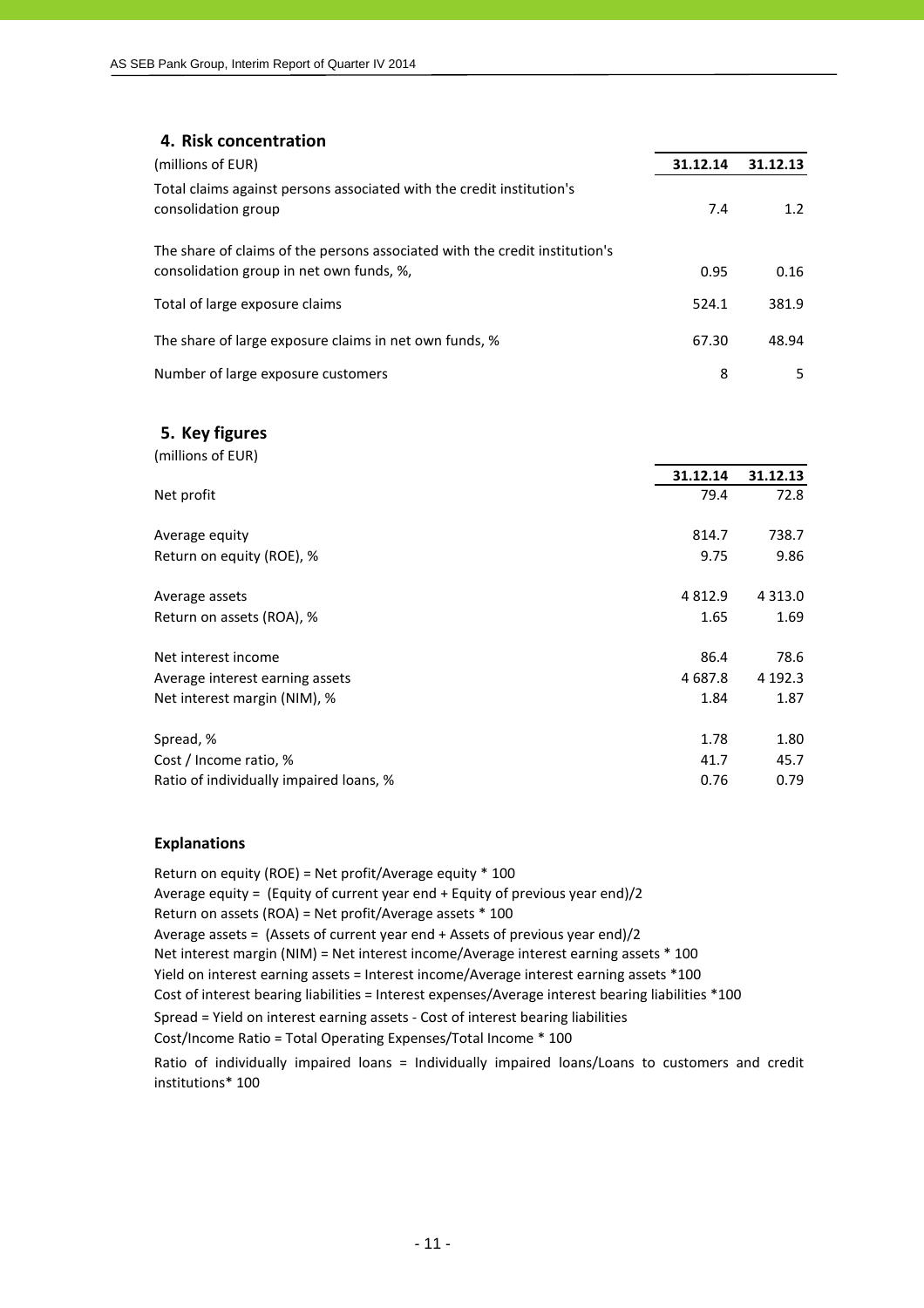#### **Interest earning assets:**

Balances with central bank Loans and advances to credit institutions Loans and advances to customers Debt securities and other fixed income securities (all without accrued interests)

**Interest bearing liabilities:**

Due to credit institutions Due to customers Loan funds (all without accrued interests)

#### **Total Operating Expenses:**

Personnel expenses Other expenses Depreciation, amortisation and impairment of tangible and intangible assets

#### **Total Income:**

Net interest income Net fee and commission income Net income from foreign exchange Gains less losses from financial assets at fair value through profit or loss Income from dividends Gains less losses from investment securities Share of profit of associates Other income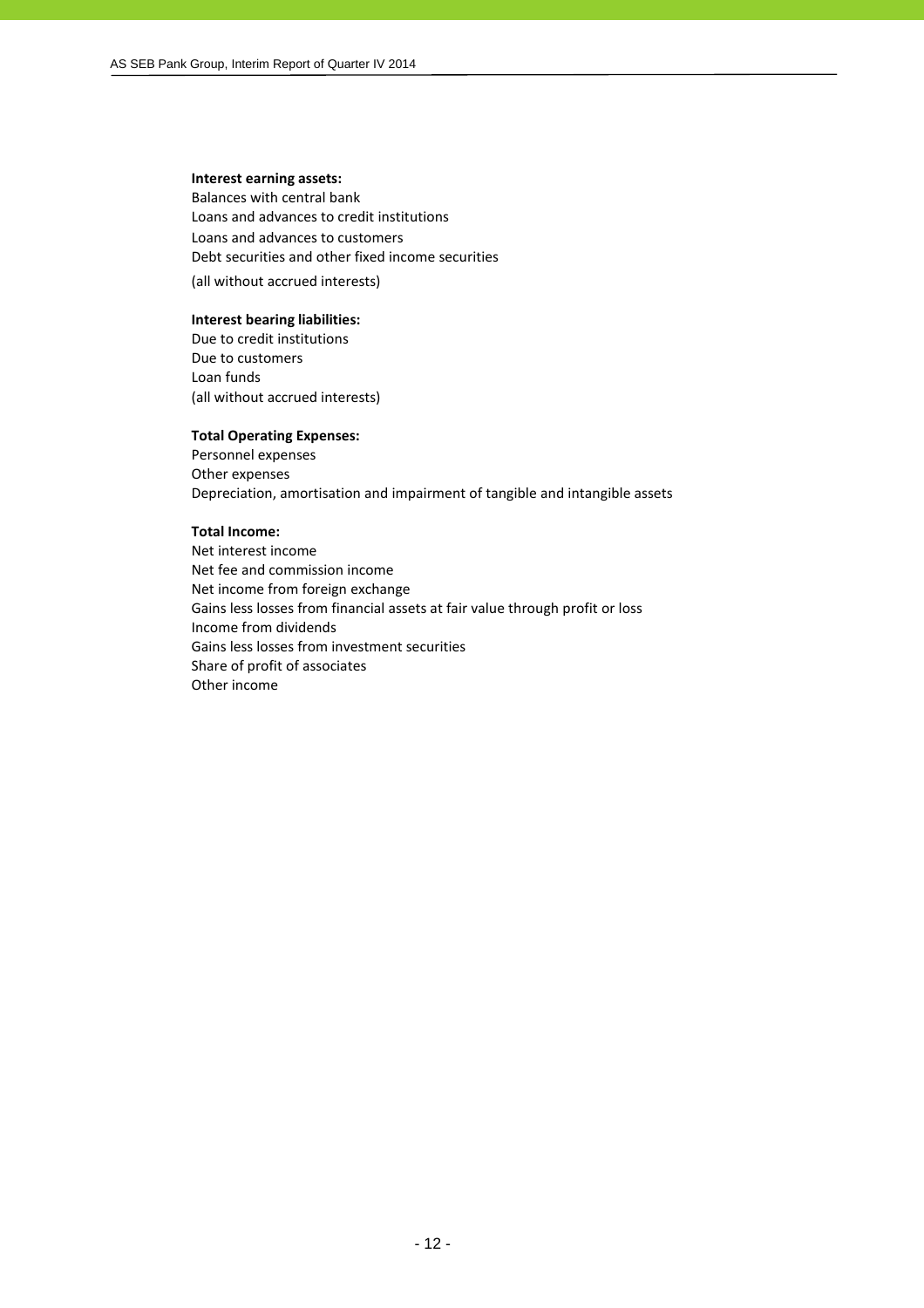### **III. Consolidated financial statements**

### **1. Consolidated income statement**

|                                                               |      | 2014      |        | 2013      |        |
|---------------------------------------------------------------|------|-----------|--------|-----------|--------|
|                                                               | Note | 12 months | QIV    | 12 months | QIV    |
| Interest and similar income                                   | 3    | 100.3     | 24.4   | 93.8      | 24.2   |
| Interest expenses and similar charges                         | 4    | $-13.9$   | $-3.1$ | $-15.2$   | $-3.5$ |
| Net Interest Income                                           |      | 86.4      | 21.3   | 78.6      | 20.7   |
| Fee and commission income                                     | 5    | 59.2      | 15.7   | 54.7      | 14.4   |
| Fee and commission expense                                    | 6    | $-15.9$   | $-4.2$ | $-14.9$   | $-4.0$ |
| Net fee and commission income                                 |      | 43.3      | 11.5   | 39.8      | 10.4   |
| Net income from foreign exchange                              |      | 5.1       | 1.4    | 4.4       | 1.1    |
| Gains less losses from financial assets at fair value through |      |           |        |           |        |
| profit or loss                                                |      | 1.1       | 0.3    | 2.8       | 0.8    |
| Gains less losses from investment securities                  |      | $-3.1$    | $-0.6$ | 0.5       | 0.0    |
| Share of profit of associates                                 |      | 0.0       | 0.0    | 0.2       | 0.0    |
| Other income                                                  |      | 0.7       | 0.2    | 0.9       | 0.2    |
| Personnel expenses                                            |      | $-34.8$   | $-9.1$ | $-32.9$   | $-8.6$ |
| Other expenses                                                |      | $-17.6$   | $-3.7$ | $-21.3$   | $-6.2$ |
| Depreciation, amortisation and impairment of tangible and     |      |           |        |           |        |
| intangible assets                                             |      | $-3.3$    | $-0.9$ | $-3.9$    | $-1.3$ |
| Profit before impairment losses on loans and advances         |      | 77.8      | 20.4   | 69.1      | 17.1   |
| Impairment losses on loans and advances                       | 7    | 1.6       | 1.7    | 3.7       | 0.9    |
| Profit before income tax                                      |      | 79.4      | 22.1   | 72.8      | 18.0   |
| Income tax                                                    |      | 0.0       | 0.0    | 0.0       | 0.0    |
| Net profit                                                    |      | 79.4      | 22.1   | 72.8      | 18.0   |
| Profit attributable to the sole equity holder                 |      | 79.4      | 22.1   | 72.8      | 18.0   |
| 2. Consolidated statement of comprehensive income             |      |           |        |           |        |

| (millions of EUR)                                                    | 2014      |      |               |         |
|----------------------------------------------------------------------|-----------|------|---------------|---------|
|                                                                      | 12 months |      | QIV 12 months | QIV     |
| Net profit                                                           | 79.4      | 22.1 | 72.8          | 18.0    |
| Other comprehensive income/expense                                   |           |      |               |         |
| Items that may subsequently be reclassified to the income statement: |           |      |               |         |
| Revaluation of available-for-sale financial assets                   | 0.3       | 0.0  | $-0.5$        | $0.0\,$ |
| Total other comprehensive income/expense                             | 0.3       | 0.0  | $-0.5$        | 0.0     |
| Total comprehensive income                                           | 79.7      | 22.1 | 72.3          | 18.0    |
| Sole equity holder of the parent entity (total)                      | 79.7      | 22.1 | 72.3          | 18.0    |
| -Total comprehensive income from continued operations                | 79.7      | 22.1 | 72.3          | 18.0    |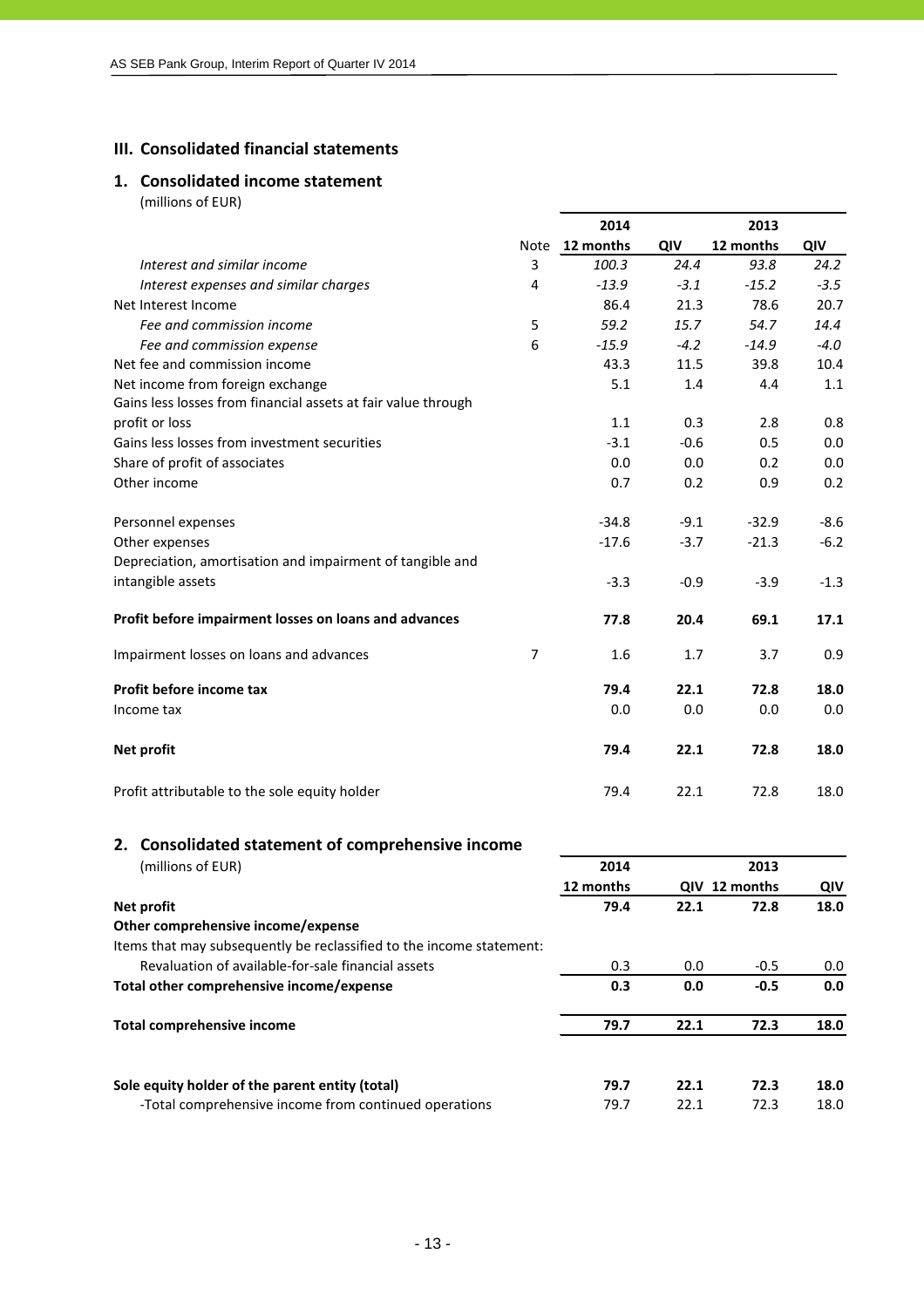### **3. Consolidated statement of financial position**

| (millions of EUR)                                                   |             |             |
|---------------------------------------------------------------------|-------------|-------------|
|                                                                     | 31.12.14    | 31.12.13    |
| <b>ASSETS</b>                                                       |             |             |
| Cash                                                                | 43.4        | 44.9        |
| Balances with central bank                                          | 940.0       | 70.0        |
| Loans and advances to credit institutions                           | 53.0        | 343.3       |
| Loans and advances to customers                                     | 3 9 6 3 . 4 | 3 8 1 3 . 1 |
| Financial assets held for trading                                   | 28.7        | 23.4        |
| Financial assets designated at fair value through profit or loss at |             |             |
| inception                                                           | 102.2       | 97.1        |
| Available-for-sale financial assets                                 | 5.2         | 4.6         |
| Other assets                                                        | 34.8        | 37.3        |
| Investments in associates                                           | 0.8         | 0.8         |
| Intangible assets                                                   | 1.1         | 0.9         |
| Property, plant and equipment                                       | 10.2        | 7.5         |
| <b>TOTAL ASSETS</b>                                                 | 5 182.8     | 4 4 4 2 . 9 |

#### **LIABILITIES AND SHAREHOLDERS' EQUITY**

| Due to credit institutions                                 | 1 0 3 3 .5 | 846.6       |
|------------------------------------------------------------|------------|-------------|
| Due to customers                                           | 3 188.7    | 2 7 2 4 .0  |
| Other liabilities                                          | 78.0       | 76.2        |
| Financial liabilities at fair value through profit or loss | 27.5       | 21.5        |
| Provisions                                                 | 0.3        | 0.0         |
| <b>Total Liabilities</b>                                   | 4 3 2 8 .0 | 3 668.3     |
|                                                            |            |             |
| Share capital                                              | 42.5       | 42.5        |
| Share premium                                              | 86.3       | 86.3        |
| Other reserves                                             | 20.1       | 19.8        |
| Retained earnings                                          | 705.9      | 626.0       |
| <b>Total shareholders' equity</b>                          | 854.8      | 774.6       |
| <b>TOTAL LIABILITIES AND SHAREHOLDERS' EQUITY</b>          | 5 182.8    | 4 4 4 2 . 9 |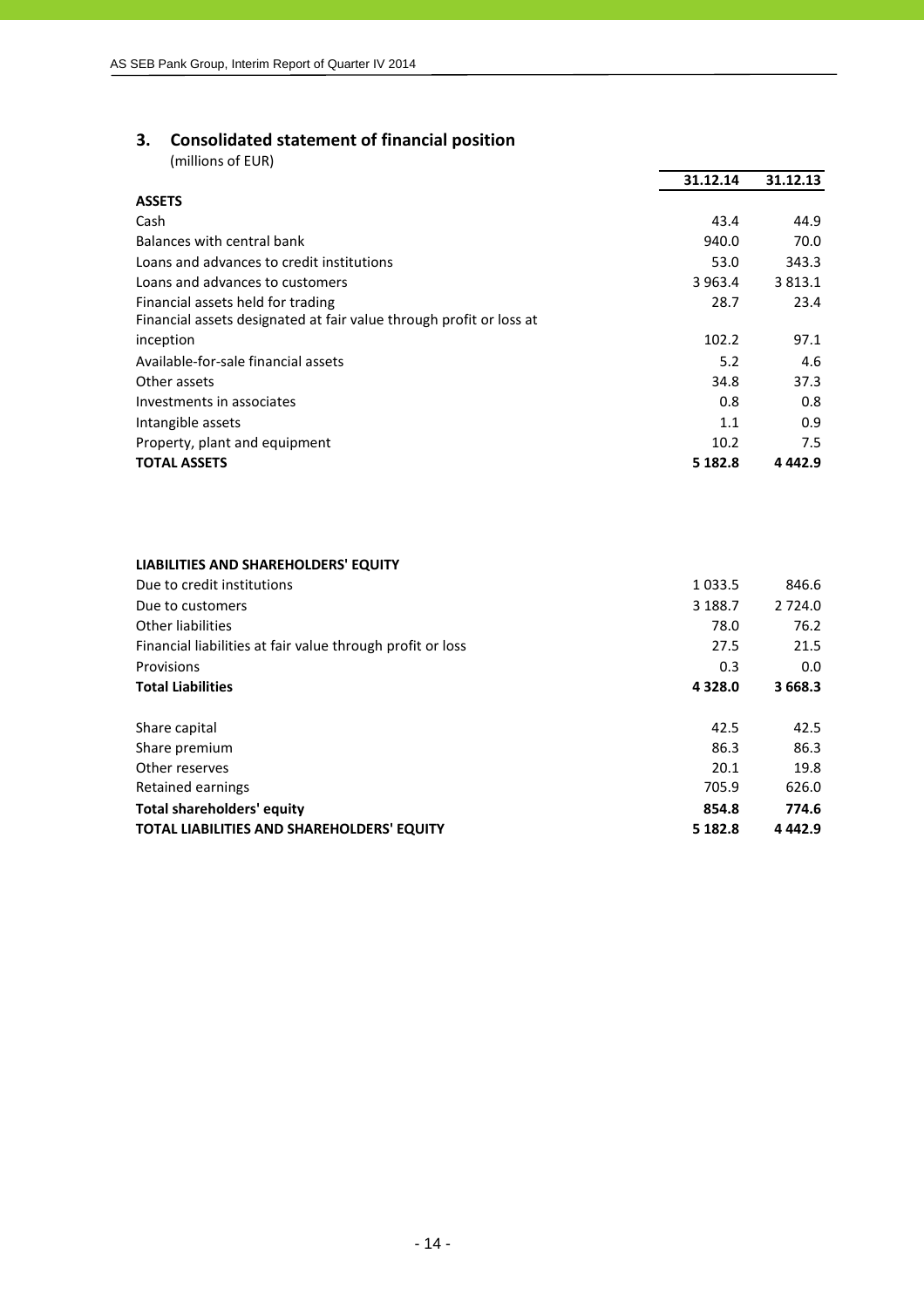### **4. Consolidated cash flow statement**

|                                                                                 | 2014      | 2013      |
|---------------------------------------------------------------------------------|-----------|-----------|
|                                                                                 | 12 months | 12 months |
| I. Cash flows from operating activities                                         |           |           |
| Interest received                                                               | 100.5     | 93.7      |
| Interest paid                                                                   | $-14.3$   | $-17.2$   |
| Fee and commission received                                                     | 59.2      | 54.7      |
| Fee and commission paid                                                         | $-15.9$   | $-14.9$   |
| Net trading income and other operating income                                   | 4.5       | 7.7       |
| Personnel expenses and other operating expenses                                 | $-52.0$   | $-53.5$   |
| Cash flows from operating activities before changes in the operating assets and |           |           |
| <b>liabilities</b>                                                              | 82.0      | 70.5      |
| <b>Changes in operating assets:</b>                                             |           |           |
| Loans and advances to credit institutions and mandatory reserve in central bank | 26.3      | 180.5     |
| Loans and advances to customers                                                 | $-149.7$  | $-224.8$  |
| Other assets                                                                    | $-8.9$    | 2.9       |
| <b>Changes of operating liabilities:</b>                                        |           |           |
| Due to credit institutions                                                      | 190.7     | 100.2     |
| Due to customers                                                                | 464.7     | 90.9      |
| <b>Other liabilities</b>                                                        | 4.7       | $-1.0$    |
| Cash flow from (used in) operating activities                                   | 609.8     | 219.2     |
| II. Cash flows from investing activities                                        |           |           |
| Net increase-/decrease+ of investment portfolio securities                      | $-0.3$    | 0.7       |
| Purchase of investment properties, tangible and intangible assets               | $-6.1$    | $-2.6$    |
| Cash flow from (used in) investing activities                                   | $-6.4$    | $-1.9$    |
| III. Cash flows from financing activities                                       |           |           |
| Cash used in financing activities                                               | 0.0       | 0.0       |
| Net decrease/increase in cash and cash equivalents                              | 603.4     | 217.3     |
| Cash and cash equivalents at the beginning of period                            | 501.6     | 284.3     |
| Effect of exchange rate changes on cash and cash equivalents                    | 0.0       | 0.0       |
| Cash and cash equivalents at the end of period                                  | 1 105.0   | 501.6     |

| Cash and cash equivalents includes:                      | 31.12.14 | 31.12.13 |
|----------------------------------------------------------|----------|----------|
| Cash on hand                                             | 43.4     | 44.9     |
| Balances with the central bank without mandatory reserve | 906.9    | 40.7     |
| Liquid deposits in other credit institutions             | 52.4     | 316.0    |
| Trading portfolio and liquidity securities               | 102.3    | 100.0    |
|                                                          | 1 105.0  | 501.6    |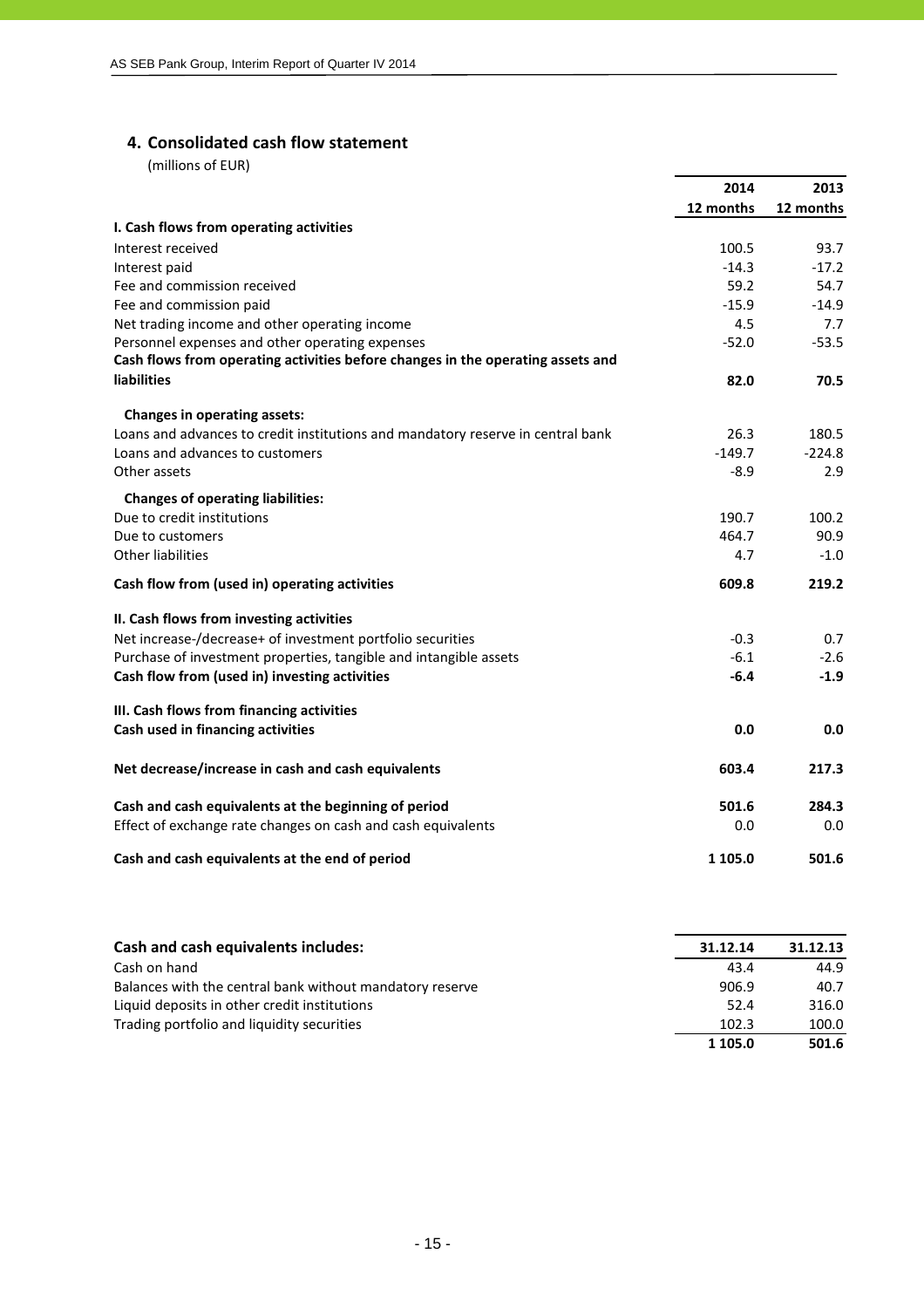### **5. Changes in consolidated shareholders' equity**

|                                                                            |               | <b>Share</b> |                 | <b>Retained</b> | <b>Total</b>  |
|----------------------------------------------------------------------------|---------------|--------------|-----------------|-----------------|---------------|
|                                                                            | Share capital | premium      | <b>Reserves</b> | profit          | shareholders' |
| Year beginning 01.01.2013                                                  | 42.5          | 86.3         | 20.3            | 553.7           | 702.8         |
| Other                                                                      | 0.0           | 0.0          | 0.0             | $-0.5$          | $-0.5$        |
| Net profit                                                                 | 0.0           | 0.0          | 0.0             | 72.8            | 72.8          |
| Other comprehensive expense:<br>Net change in available-for-sale financial |               |              |                 |                 |               |
| assets                                                                     | 0.0           | 0.0          | $-0.5$          | 0.0             | $-0.5$        |
| Total other comprehensive expense                                          | 0.0           | 0.0          | $-0.5$          | 0.0             | $-0.5$        |
| Total comprehensive income/expense                                         | 0.0           | 0.0          | $-0.5$          | 72.8            | 72.3          |
| <b>Final balance 31.12.2013</b>                                            | 42.5          | 86.3         | 19.8            | 626.0           | 774.6         |
| Year beginning 01.01.2014                                                  | 42.5          | 86.3         | 19.8            | 626.0           | 774.6         |
| Other                                                                      | 0.0           | 0.0          | 0.0             | 0.5             | 0.5           |
| Net profit                                                                 | 0.0           | 0.0          | 0.0             | 79.4            | 79.4          |
| Other comprehensive income:<br>Net change in available-for-sale financial  |               |              |                 |                 |               |
| assets                                                                     | 0.0           | 0.0          | 0.3             | 0.0             | 0.3           |
| Total other comprehensive income                                           | 0.0           | 0.0          | 0.3             | 0.0             | 0.3           |
| <b>Total comprehensive income</b>                                          | 0.0           | 0.0          | 0.3             | 79.4            | 79.7          |
| <b>Final balance 31.12.2014</b>                                            | 42.5          | 86.3         | 20.1            | 705.9           | 854.8         |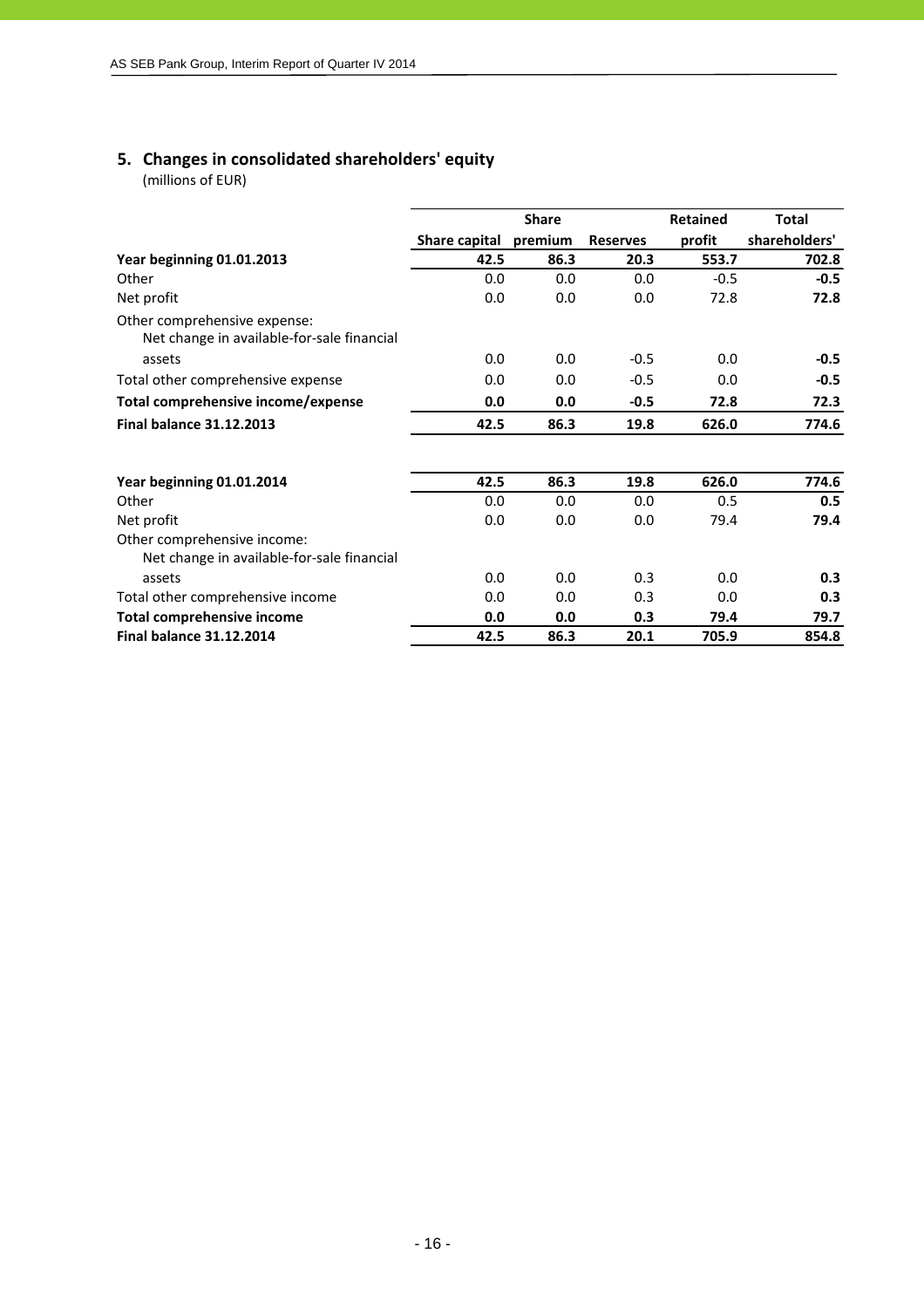### **6. Contingent assets and liabilities and commitments**

(millions of EUR)

| 31.12.14                                            |               | <b>Balance value</b><br><b>Contract amount</b> |               |                    |
|-----------------------------------------------------|---------------|------------------------------------------------|---------------|--------------------|
|                                                     | <b>Assets</b> | <b>Liabilities</b>                             | <b>Assets</b> | <b>Liabilities</b> |
| 1. Irrevocable and revocable transactions           | 5.8           | 931.8                                          | 0.0           | 0.0                |
| 1.1. Guarantees and other similar off-balance sheet |               |                                                |               |                    |
| irrovocable liabilitieas and claims                 | 0.8           | 240.5                                          | 0.0           | 0.0                |
| incl. financial quarantees                          | 0.0           | 80.3                                           | 0.0           | 0.0                |
| 1.2. Loan commitments                               | 5.0           | 691.1                                          | 0.0           | 0.0                |
| 1.3. Other revocable transactions                   | 0.0           | 0.2                                            | 0.0           | 0.0                |
| 2. Derivatives                                      | 959.0         | 956.8                                          | 28.7          | 27.6               |
| 2.1. Currency related derivatives                   | 629.8         | 627.8                                          | 3.4           | 1.4                |
| 2.2. Interest related derivatives                   | 316.1         | 316.1                                          | 24.0          | 24.5               |
| 2.3. Equity related derivatives*                    | 13.1          | 12.9                                           | 1.3           | 1.7                |
|                                                     | 964.8         | 1888.6                                         | 28.7          | 27.6               |

| 31.12.13                                            |               | <b>Contract amount</b> |               | <b>Balance value</b> |  |
|-----------------------------------------------------|---------------|------------------------|---------------|----------------------|--|
|                                                     | <b>Assets</b> | <b>Liabilities</b>     | <b>Assets</b> | <b>Liabilities</b>   |  |
| 1. Irrevocable and revocable transactions           | 7.6           | 1069.8                 | 0.0           | 0.0                  |  |
| 1.1. Guarantees and other similar off-balance sheet |               |                        |               |                      |  |
| irrovocable liabilitieas and claims                 | 1.1           | 260.4                  | 0.0           | 0.0                  |  |
| incl. financial quarantees                          | 0.0           | 65.3                   | 0.0           | 0.0                  |  |
| 1.2. Loan commitments                               | 6.5           | 809.4                  | 0.0           | 0.0                  |  |
| 1.3. Other revocable transactions                   | 0.0           | 0.0                    | 0.0           | 0.0                  |  |
| 2. Derivatives                                      | 694.8         | 694.1                  | 20.5          | 21.5                 |  |
| 2.1. Currency related derivatives                   | 236.6         | 236.4                  | 0.7           | 0.5                  |  |
| 2.2. Interest related derivatives                   | 439.1         | 438.9                  | 18.9          | 19.6                 |  |
| 2.3. Equity related derivatives*                    | 19.1          | 18.8                   | 0.9           | 1.4                  |  |
|                                                     | 702.4         | 1763.9                 | 20.5          | 21.5                 |  |

\* Derivative transactions are executed to cover the client's position and the derivative risks are not taken to own portfolio. All risks arising from these transactions are fully mitigated with parent company. The equity option prices are calculated using for all input data (e.g. underlying prices or volumes) either independently sourced input (e.g. the underlying prices) or an independent price verification is performed on the next day to compare the values to independently sourced market data (e.g. for volumes).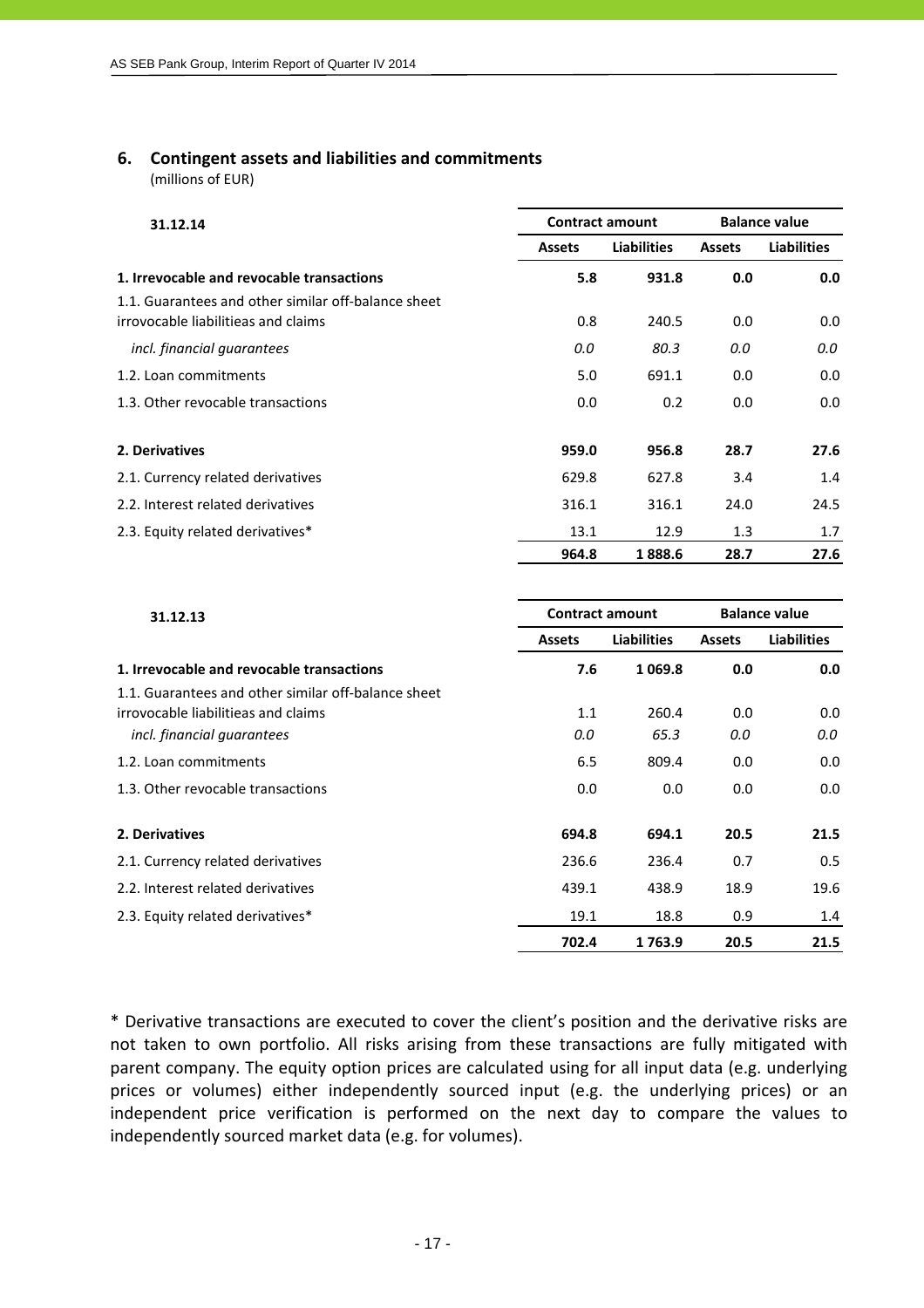### **Note 1 Accounting principles**

The interim report of AS SEB Pank Group for Quarter IV 2014 has been prepared in conformity with International Accounting Standard IAS 34 "Interim Financial Reporting" and the disclosure requirements, established by Eesti Pank.

The accounting principles, used in the interim report of AS SEB Pank Group for Quarter IV 2014 are in conformity with the accounting principles used in the annual report for the year ended on 31 December 2013.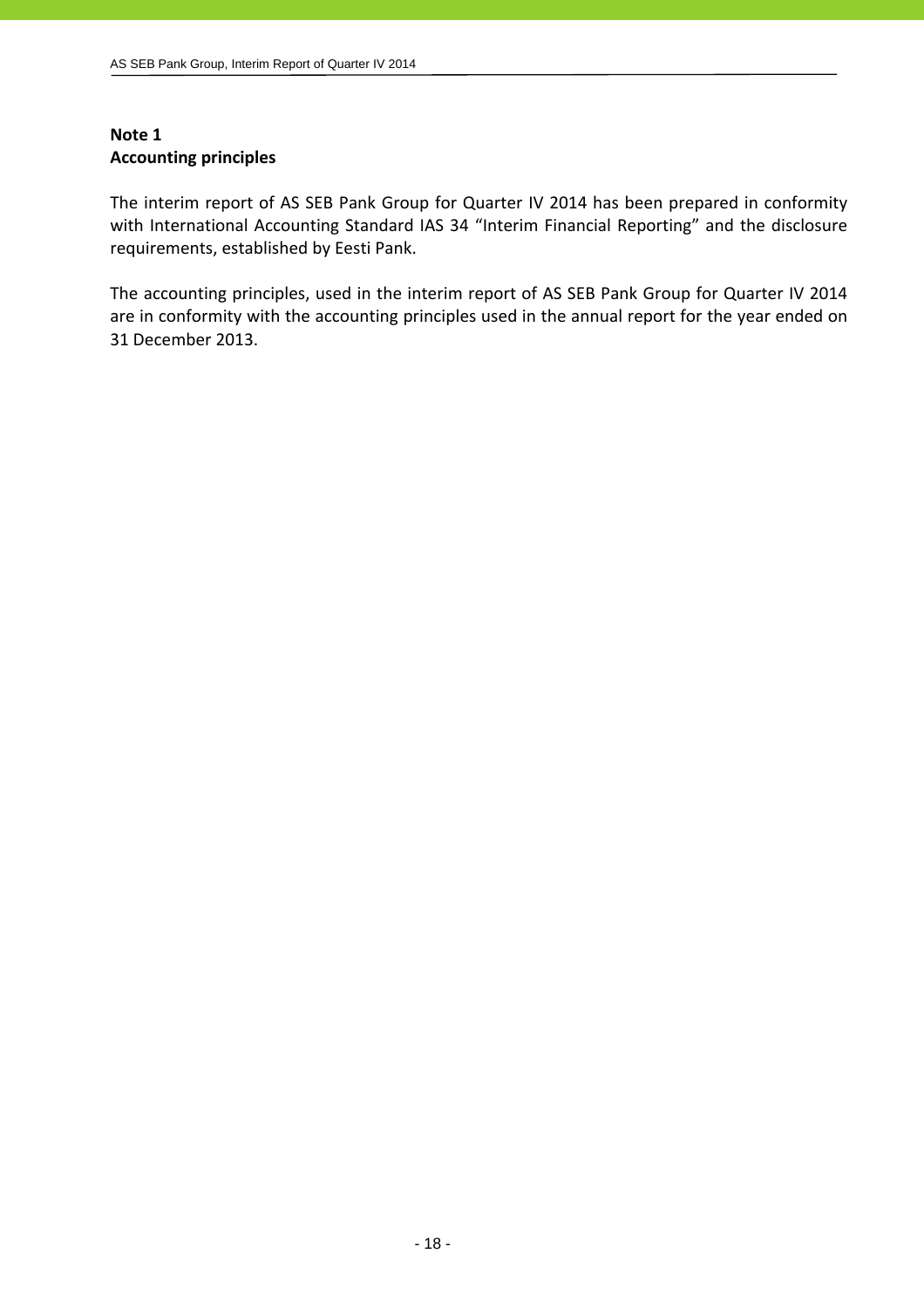### **Note 2 Fair value of financial assets and liabilities**

(millions of EUR)

### **A) Financial instruments measured at fair value**

|                                                             |         |         |         | 31.12.14     |         |         |         | 31.12.13     |
|-------------------------------------------------------------|---------|---------|---------|--------------|---------|---------|---------|--------------|
|                                                             | Level 1 | Level 2 | Level 3 | <b>Total</b> | Level 1 | Level 2 | Level 3 | <b>Total</b> |
| Financial assets at fair value through profit and loss      |         |         |         |              |         |         |         |              |
| <b>Financial assets held for trading</b>                    | 0.3     | 28.5    | 0.0     | 28.8         | 2.9     | 20.6    | 0.0     | 23.5         |
| Debt securities                                             | 0.0     | 0.0     | 0.0     | 0.0          | 2.8     | 0.1     | 0.0     | 2.9          |
| Derivatives                                                 | $0.2*$  | 28.5    | 0.0     | 28.7         | 0.0     | 20.5    | 0.0     | 20.5         |
| Financial assets designated at fair                         |         |         |         |              |         |         |         |              |
| value through profit or loss at                             |         |         |         |              |         |         |         |              |
| inception                                                   | 102.2   | 0.0     | 0.0     | 102.2        | 97.1    | 0.0     | 0.0     | 97.1         |
| Debt securities                                             | 102.2   | 0.0     | 0.0     | 5.2          | 97.1    | 0.0     | 0.0     | 97.1         |
| Available for sale financial assets                         | 5.1     | 0.0     | 0.1     | 5.2          | 4.5     | 0.0     | 0.1     | 4.6          |
| Investment securities - equity                              | 5.1     | 0.0     | 0.1     | 5.2          | 4.5     | 0.0     | 0.1     | 4.6          |
| <b>TOTAL ASSETS</b>                                         | 107.6   | 28.5    | 0.1     | 136.2        | 104.5   | 20.6    | 0.1     | 125.2        |
| Financial liabilities at fair value through profit and loss |         |         |         |              |         |         |         |              |
| Financial liabilities held for trading                      | $0.1*$  | 27.4    | 0.0     | 27.5         | 0.0     | 21.5    | 0.0     | 21.5         |
| <b>TOTAL LIABILITIES</b>                                    | 0.1     | 27.4    | 0.0     | 27.5         | 0.0     | 21.5    | 0.0     | 21.5         |

\*Fair value of spot derivatives

IFRS 7 specifies a hierarchy of valuation techniques based on whether the inputs to those valuation techniques are observable or unobservable. Observable inputs reflect market data obtained from independent sources; unobservable inputs reflect the Group's market assumptions. These two types of inputs have created the following fair value hierarchy:

Level 1 ‐ Quoted prices (unadjusted) in active markets for identical assets or liabilities. This level includes listed equity securities and debt instruments on exchanges but also instruments quoted by market participants.

Level 2 - Inputs other than quoted prices included within Level 1 that are observable for the asset or liability, either directly (that is, as prices) or indirectly (that is, derived from prices). The sources of input parameters like Euro yield curve or counterparty credit risk are Bloomberg and Thomson Reuters.

Level 3 - Inputs for the asset or liability that are not based on observable market data (unobservable inputs). This level includes equity investments and debt instruments with significant unobservable components.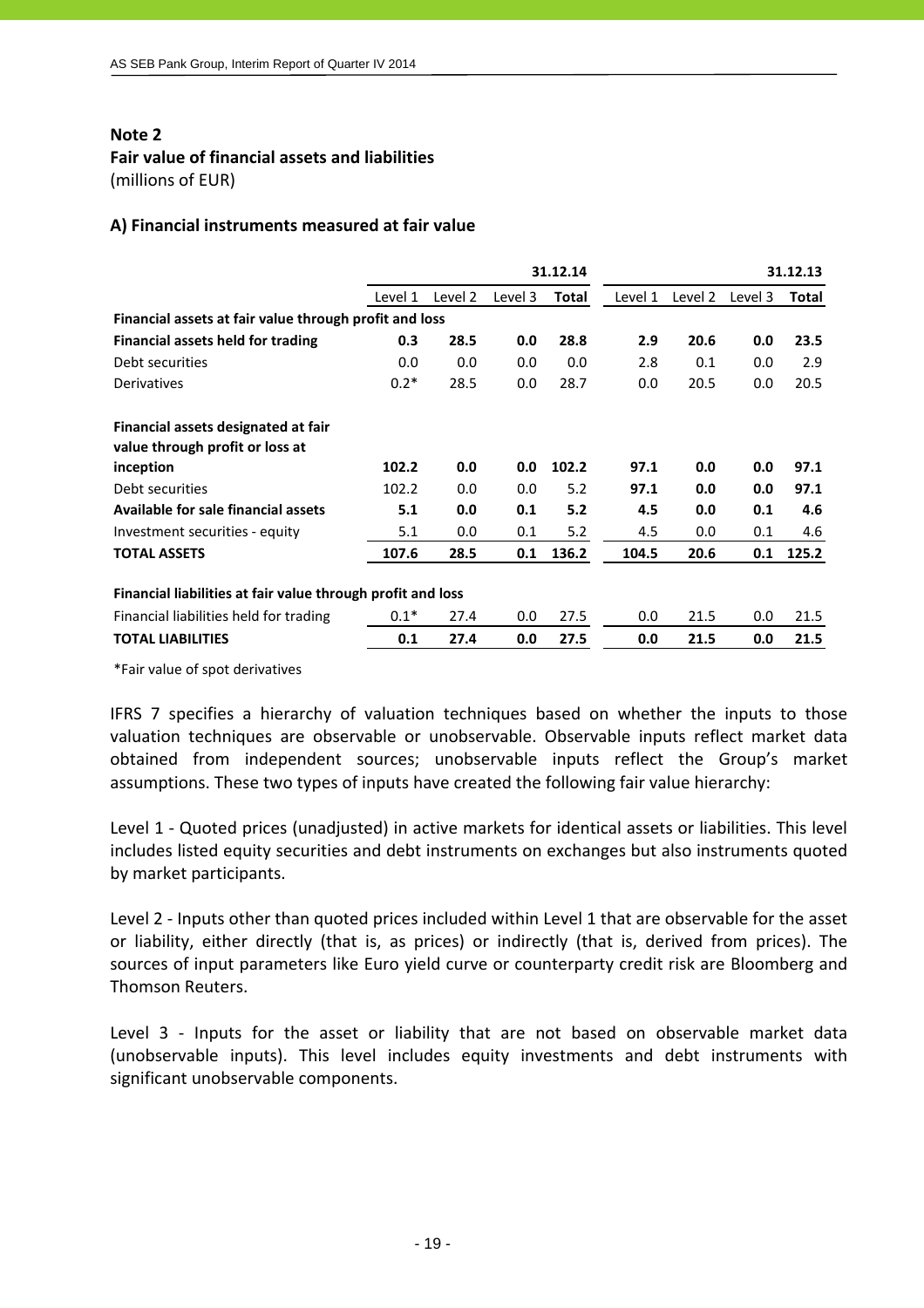| <b>Reconciliation of Level 3 Items</b>                     | Available-for-sale financial assets |       |
|------------------------------------------------------------|-------------------------------------|-------|
|                                                            | Investment                          |       |
|                                                            | securities -                        |       |
|                                                            | equity                              | Total |
| At 1 January 2013                                          | 0.1                                 | 0.1   |
| At 31 December 2013                                        | 0.1                                 | 0.1   |
| Total losses for the period included in profit or loss for |                                     |       |
| assets/liabilities held at 31.12.13                        | 0.0                                 | 0.0   |
| At 1 January 2014                                          | 0.1                                 | 0.1   |
| At 31 December 2014                                        | 0.1                                 | 0.1   |
| Total losses for the period included in profit or loss for |                                     |       |
| assets/liabilities held at 31.12.14                        | 0.0                                 | 0.0   |

#### **B) Financial instruments not measured at fair value**

|                                           | 31.12.14              |             | 31.12.13       |             |
|-------------------------------------------|-----------------------|-------------|----------------|-------------|
|                                           |                       | Fair value, |                | Fair value, |
|                                           | <b>Carrying value</b> | Level 3     | Carrying value | Level 3     |
| <b>ASSETS</b>                             |                       |             |                |             |
| Cash                                      | 43.4                  | 43.4        | 44.9           | 44.9        |
| Balances with central bank                | 940.0                 | 940.0       | 70.0           | 70.0        |
| Loans and advances to credit institutions | 53.0                  | 53.0        | 343.3          | 343.3       |
| Loans and advances to customers           | 3 9 6 3 . 4           | 3 870.3     | 3 8 1 3 . 1    | 3 6 2 5 . 1 |
| Loans to Corporates                       | 2054.5                | 2053.5      | 2013.1         | 2 001.8     |
| Loans to households                       | 1908.9                | 1816.8      | 1800.0         | 1623.2      |
| Other assets                              | 34.8                  | 34.8        | 37.3           | 37.3        |
| <b>TOTAL ASSETS</b>                       | 5 0 3 4 . 6           | 4 9 4 1.5   | 4 308.6        | 4 1 2 0 . 6 |
| <b>LIABILITIES</b>                        |                       |             |                |             |
| Due to credit institutions                | 1 0 3 3 .5            | 1 0 3 2 . 4 | 846.6          | 847.1       |
| Due to customers                          | 3 188.7               | 3 191.8     | 2 7 2 4 .0     | 2 7 2 3 . 4 |
| Due to Corporates                         | 1843.6                | 1846.5      | 1542.5         | 1541.8      |
| Due to households                         | 1 3 4 5 . 1           | 1 3 4 5 . 4 | 1 181.5        | 1 181.6     |
| Other financial liabilities               | 78.0                  | 78.0        | 76.2           | 76.2        |
| Subordinated loans                        | 0.0                   | 0.0         | 0.0            | 0.0         |
| <b>TOTAL LIABILITIES</b>                  | 4 300.2               | 4 302.2     | 3646.8         | 3646.7      |

AS SEB Pank conducts assessment of fair value of financial assets and liabilities which are not presented in the Group's statement of financial position at their fair value. All finance instruments not measured at fair value specified at Level 3 in hierarchy of valuation of fair value, because of using unobservable inputs.

When calculating fair value for floating interest rate loans and for fixed-interest rate lending, future cash flows are discounted based on the market interest curve, which has been adjusted for applicable margins of new lending. Similarly have been calculated also fixed-interest rate deposits, floating interest rate and fixed‐interest rate balances due to credit institutions.

As of reporting date fair value of loans and advances to customers was 3.82% (31.12.2013: 4.93%) lower than the carrying amount. Fair value of balances due to credit institutions was 0.15% lower (31.12.2013: 0.06% higher) than the carrying amount. Fair value of balances due to customers was 0.08% higher (31.12.2013: 0.02% lower) than the carrying amount.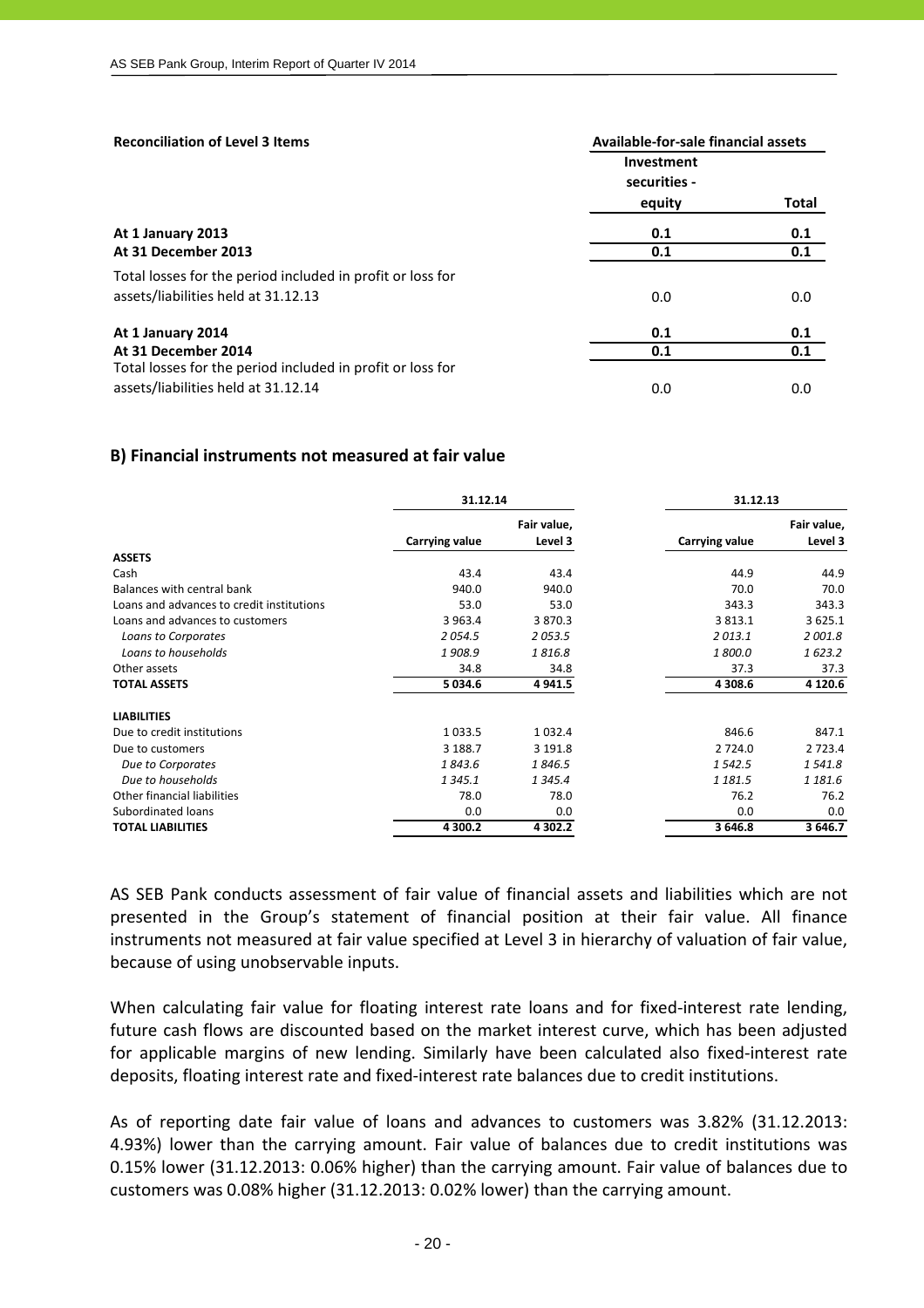#### **Note 3**

### **Interest and similar income**

| (millions of EUR)         | 2014      |      | 2013      |               |
|---------------------------|-----------|------|-----------|---------------|
|                           | 12 months | QIV  | 12 months | QIV           |
| Loans                     | 83.0      | 20.5 | 78.9      | 20.4          |
| Leasing                   | 13.3      | 3.3  | 14.0      | 3.6           |
| Deposits with other banks | 0.7       | 0.1  | 0.8       | $0.2^{\circ}$ |
| Fixed income securities   | 3.3       | 0.5  | 0.1       | $0.0\,$       |
|                           | 100.3     | 24.4 | 93.8      | 24.2          |

### **Note 4**

#### **Interest expenses and similar charges** (millions of EUR) **2014 2013**

| .                              |           |        |           |        |
|--------------------------------|-----------|--------|-----------|--------|
|                                | 12 months | οιν    | 12 months | QIV    |
| Credit institutions            | $-7.1$    | $-1.6$ | -6.6      | $-1.4$ |
| Time and other saving deposits | $-3.1$    | $-0.7$ | -6.6      | $-1.6$ |
| Demand deposits                | $-3.6$    | $-0.8$ | $-1.7$    | $-0.4$ |
| Other                          | $-0.1$    | 0.0    | $-0.3$    | $-0.1$ |
|                                | $-13.9$   | $-3.1$ | $-15.2$   | $-3.5$ |

### **Note 5**

## **Fee and commission income**

| 2014      |      | 2013      |      |
|-----------|------|-----------|------|
| 12 months | QIV  | 12 months | QIV  |
| 24.3      | 6.3  | 22.5      | 6.0  |
| 10.0      | 2.7  | 12.2      | 3.1  |
| 5.8       | 1.5  | 5.5       | 1.4  |
| 4.4       | 1.3  | 4.2       | 1.1  |
| 2.8       | 0.8  | 2.2       | 0.6  |
| 4.0       | 1.0  | 3.7       | 1.0  |
| 0.9       | 0.2  | 1.1       | 0.2  |
| 1.4       | 0.3  | 1.4       | 0.5  |
| 0.9       | 0.2  | 0.7       | 0.2  |
| 4.7       | 1.4  | 1.2       | 0.4  |
| 59.2      | 15.7 | 54.7      | 14.5 |
|           |      |           |      |

\* Securities market services includes asset management fees of investment funds and securities portfolios, custody services, advisory fees and other with securities transactions related fees.

\*\* Credit contracts include loan, leasing, letter of credit and guarantee contracts, which are short-term and do not constitute interest income, but are of administrative nature for arrangement or reorganisation of credits.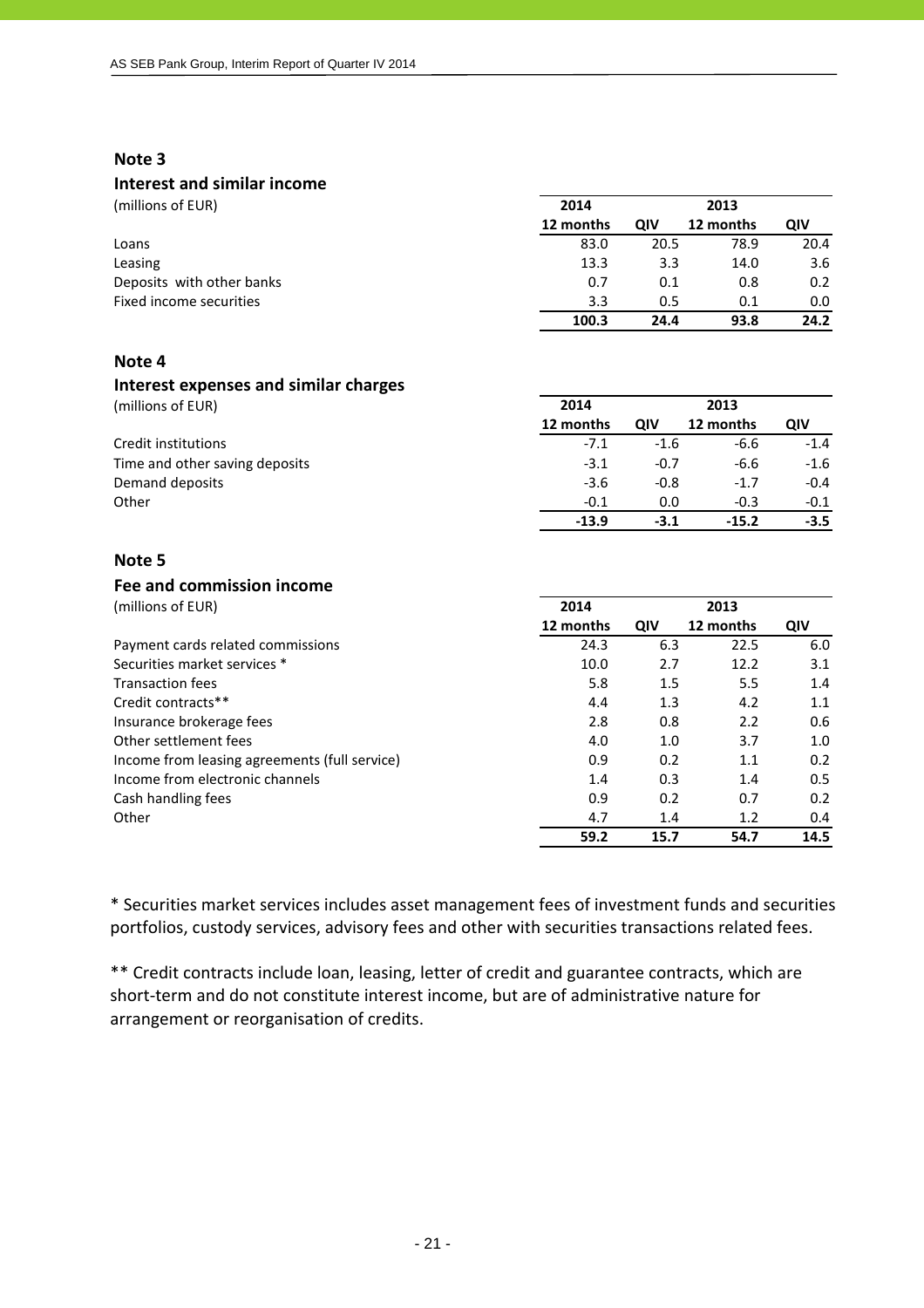#### **Note 6**

#### **Fee and commission expense**

(millions of EUR) **2014 2013**

|                                               | 12 months | QIV    | 12 months | QIV    |
|-----------------------------------------------|-----------|--------|-----------|--------|
| Payment cards related commissions             | $-10.5$   | $-2.8$ | $-9.6$    | $-2.6$ |
| Cash collecting fees                          | $-1.3$    | $-0.3$ | $-1.2$    | $-0.3$ |
| Expenses to leasing agreements (full service) | $-0.9$    | $-0.2$ | $-1.6$    | $-0.5$ |
| Securities market services                    | $-1.3$    | $-0.4$ | $-1.2$    | $-0.3$ |
| <b>Transaction fees</b>                       | $-1.0$    | $-0.3$ | $-0.7$    | $-0.2$ |
| Expenses of electronic channels               | 0.0       | 0.0    | $-0.4$    | $-0.1$ |
| Other                                         | $-0.9$    | $-0.2$ | $-0.2$    | 0.0    |
|                                               | $-15.9$   | $-4.2$ | $-14.9$   | $-4.0$ |

### **Note 7**

#### **Impairment losses on loans and advances**

(millions of EUR) **2014 2013**

|                                                    | 12 months | QIV    | 12 months | QIV    |
|----------------------------------------------------|-----------|--------|-----------|--------|
| Impairment losses                                  | 1.6       | 1.7    | 3.0       | 0.9    |
| impairment losses of reporting period              | $-5.1$    | $-1.0$ | $-5.5$    | $-1.4$ |
| recoveries from write-offs                         | 0.6       | 0.2    | 0.9       | 0.2    |
| decreasing of impairment losses of previous period | 6.1       | 2.5    | 7.6       | 2.1    |
| Impairment losses for contingent liabilities       | 0.0       | 0.0    | 0.7       | 0.0    |
|                                                    | 1.6       | 1.7    | 3.7       | 0.9    |

### **Note 8**

#### **Allowances on loans and advances**

(millions of EUR)

|                                             | 31.12.14 | 31.12.13 |
|---------------------------------------------|----------|----------|
| At the beginning of period (January, 1)     | 53.8     | 91.2     |
| Allowances of reporting period              | 5.1      | 5.4      |
| Decreasing of allowances of previous period | $-5.9$   | $-7.6$   |
| Loans and advances written off              | -8.6     | $-35.2$  |
| At the end of period                        | 44.4     | 53.8     |
| Recoveries from write-offs                  | 0.6      | 0.9      |

### **Note 9**

### **Loans and advances to customers by remaining maturity**

|          | Less than $3-12$<br>3 months months |       | $1-5$<br>vears | $5-10$<br>years | Over 10<br>vears | Total       |
|----------|-------------------------------------|-------|----------------|-----------------|------------------|-------------|
| 31.12.14 | 282.9                               |       | 586.4 1768.6   | 492.5           | 833.0            | 3 963.4     |
| 31.12.13 | 227.9                               | 579.6 | 1 663.0        | 505.9           | 836.7            | 3 8 1 3 . 1 |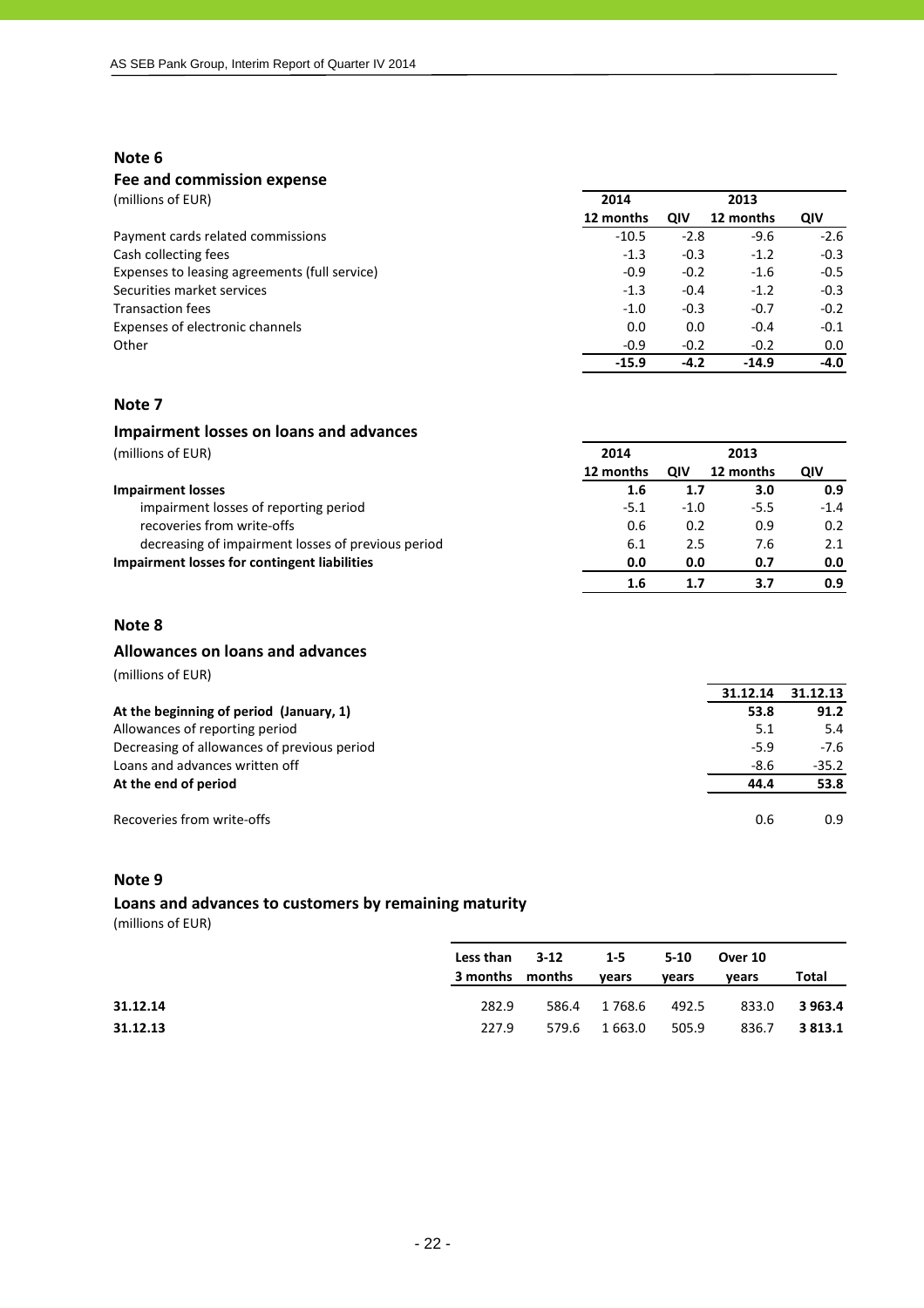### **Note 10 Geographic concentration of financial assets and liabilities** (millions of EUR)

| 31.12.14             | Cash, balances<br>with central<br>bank, loans<br>and advances<br>to credit<br>institutions | Loans and<br>advances<br>to custo-<br>mers | Securi-<br>ties | Other<br>assets | Total<br>assets | Due to<br>credit<br>institu-<br>tions | Due to<br>custo-<br>mers | Other<br>liabili-ties | Total<br>liabili-<br>ties | Contin-<br>gent<br>liabilities |
|----------------------|--------------------------------------------------------------------------------------------|--------------------------------------------|-----------------|-----------------|-----------------|---------------------------------------|--------------------------|-----------------------|---------------------------|--------------------------------|
| Sweden               | 21.9                                                                                       | 0.6                                        | 3.2             | 0.9             | 26.6            | 888.4                                 | 12.6                     | 25.5                  | 926.5                     | 1.5                            |
| Estonia              | 984.2                                                                                      | 3 9 4 3 .5                                 | 31.5            | 41.2            | 5 000.4         | 19.5                                  | 2 7 5 1 . 3              | 78.7                  | 2 849.5                   | 912.8                          |
| United Kingdom       | 0.9                                                                                        | 1.5                                        | 0.0             | 0.1             | 2.5             | 1.6                                   | 37.7                     | 0.3                   | 39.6                      | 1.6                            |
| Russia               | 2.0                                                                                        | 0.3                                        | 0.0             | 0.0             | 2.3             | 3.6                                   | 47.0                     | 0.0                   | 50.6                      | 0.1                            |
| Germany              | 3.9                                                                                        | 0.1                                        | 102.2           | 0.0             | 106.2           | 11.4                                  | 3.4                      | 0.0                   | 14.8                      | 5.0                            |
| <b>United States</b> | 2.2                                                                                        | 0.2                                        | 0.0             | 0.0             | 2.4             | 0.6                                   | 42.9                     | 0.0                   | 43.5                      | 0.0                            |
| Canada               | 0.0                                                                                        | 0.0                                        | 0.0             | 0.0             | 0.0             | 0.0                                   | 1.6                      | 0.0                   | 1.6                       | 0.0                            |
| Japan                | 0.0                                                                                        | 0.0                                        | 0.0             | 0.0             | 0.0             | 0.0                                   | 0.3                      | 0.0                   | 0.3                       | 0.0                            |
| Finland              | 0.0                                                                                        | 0.8                                        | 0.0             | 0.6             | 1.4             | 0.0                                   | 9.3                      | 0.6                   | 9.9                       | 4.7                            |
| Latvia               | 2.4                                                                                        | 9.0                                        | 0.0             | 1.8             | 13.2            | 104.2                                 | 2.6                      | 0.0                   | 106.8                     | 0.5                            |
| Lithuania            | 5.0                                                                                        | 0.0                                        | 0.0             | 0.3             | 5.3             | 1.2                                   | 5.6                      | 0.1                   | 6.9                       | 0.0                            |
| Luxembourg           | 4.9                                                                                        | 0.0                                        | 0.0             | 0.3             | 5.2             | 1.0                                   | 0.0                      | 0.0                   | 1.0                       | 0.0                            |
| Netherlands          | 0.0                                                                                        | 0.0                                        | 0.0             | 0.0             | 0.0             | 0.0                                   | 2.9                      | 0.0                   | 2.9                       | 0.0                            |
| Other Western Europe | 7.3                                                                                        | 7.1                                        | 0.0             | 0.4             | 14.8            | 1.9                                   | 33.4                     | 0.1                   | 35.4                      | 2.9                            |
| Other Eastern Europe | 1.7                                                                                        | 0.0                                        | 0.0             | 0.0             | 1.7             | 0.0                                   | 6.8                      | 0.0                   | 6.8                       | 0.0                            |
| Other countries      | 0.0                                                                                        | 0.3                                        | 0.0             | 0.5             | 0.8             | 0.1                                   | 231.3                    | 0.5                   | 231.9                     | 2.7                            |
|                      | 1 0 3 6 . 4                                                                                | 3 9 6 3.4                                  | 136.9           | 46.1            | 5 182.8         | 1 0 3 3 .5                            | 3 1 8 8 .7               | 105.8                 | 4 3 2 8 .0                | 931.8                          |

|                      | Cash, balances |           |         |        |             |          |            |              |          |             |
|----------------------|----------------|-----------|---------|--------|-------------|----------|------------|--------------|----------|-------------|
|                      | with central   |           |         |        |             |          |            |              |          |             |
| 31.12.13             | bank, loans    | Loans and |         |        |             | Due to   |            |              |          |             |
|                      | and advances   | advances  |         |        |             | credit   | Due to     |              | Total    | Contin-     |
|                      | to credit      | to custo- | Securi- | Other  | Total       | institu- | custo-     | Other        | liabili- | gent        |
|                      | institutions   | mers      | ties    | assets | assets      | tions    | mers       | liabili-ties | ties     | liabilities |
| Sweden               | 287.1          | 1.1       | 2.1     | 4.1    | 294.4       | 785.1    | 10.6       | 23.3         | 819.0    | 1.5         |
| Estonia              | 115.0          | 3790.4    | 26.6    | 25.9   | 3 9 5 7 . 9 | 10.9     | 2 3 7 3 .0 | 60.3         | 2 444.2  | 1052.7      |
| United Kingdom       | 17.8           | 1.7       | 0.0     | 0.1    | 19.6        | 2.3      | 30.1       | 0.3          | 32.7     | 1.6         |
| Russia               | 8.9            | 0.4       | 0.0     | 0.0    | 9.3         | 0.7      | 28.2       | 0.0          | 28.9     | 0.0         |
| Germany              | 1.5            | 0.1       | 97.1    | 0.0    | 98.7        | 18.7     | 2.6        | 0.0          | 21.3     | 6.4         |
| <b>United States</b> | 1.7            | 0.5       | 0.0     | 0.0    | 2.2         | 0.0      | 44.3       | 0.0          | 44.3     | 0.0         |
| Canada               | 0.0            | 0.0       | 0.0     | 0.0    | 0.0         | 0.1      | 4.1        | 0.0          | 4.2      | 0.0         |
| Japan                | 0.0            | 0.0       | 0.0     | 0.0    | 0.0         | 0.0      | 0.3        | 0.0          | 0.3      | 0.0         |
| Finland              | 0.0            | 0.6       | 0.0     | 3.9    | 4.5         | 0.0      | 8.4        | 3.9          | 12.3     | 4.7         |
| Latvia               | 4.3            | 9.5       | 0.0     | 0.2    | 14.0        | 26.0     | 3.7        | 0.0          | 29.7     | 0.5         |
| Lithuania            | 5.2            | 0.0       | 0.0     | 0.3    | 5.5         | 1.0      | 4.2        | 0.1          | 5.3      | 0.0         |
| Luxembourg           | 5.4            | 0.0       | 0.0     | 0.3    | 5.7         | 0.6      | 0.1        | 0.0          | 0.7      | 0.0         |
| Netherlands          | 0.0            | 0.3       | 0.0     | 0.0    | 0.3         | 0.0      | 1.8        | 0.0          | 1.8      | 0.0         |
| Other Western Europe | 7.3            | 8.0       | 0.1     | 8.4    | 23.8        | 1.1      | 48.7       | 8.5          | 58.3     | 1.6         |
| Other Eastern Europe | 4.0            | 0.0       | 0.0     | 0.1    | 4.1         | 0.0      | 4.5        | 0.1          | 4.6      | 0.0         |
| Other countries      | 0.0            | 0.5       | 0.0     | 2.4    | 2.9         | 0.1      | 159.4      | 1.2          | 160.7    | 0.8         |
|                      | 458.2          | 3813.1    | 125.9   | 45.7   | 4442.9      | 846.6    | 2 7 2 4 .0 | 97.7         | 3 668.3  | 1069.8      |

Contingent liabilities include here guarantees and pledges, loan commitments, revocable transactions, stand‐by loans, other revocable transactions and are presented in contract amount of contingent liabilities. Securities include here financial assets held for trading, financial assets designated at fair value through profit or loss, available‐for‐sale financial assets, investments in associates.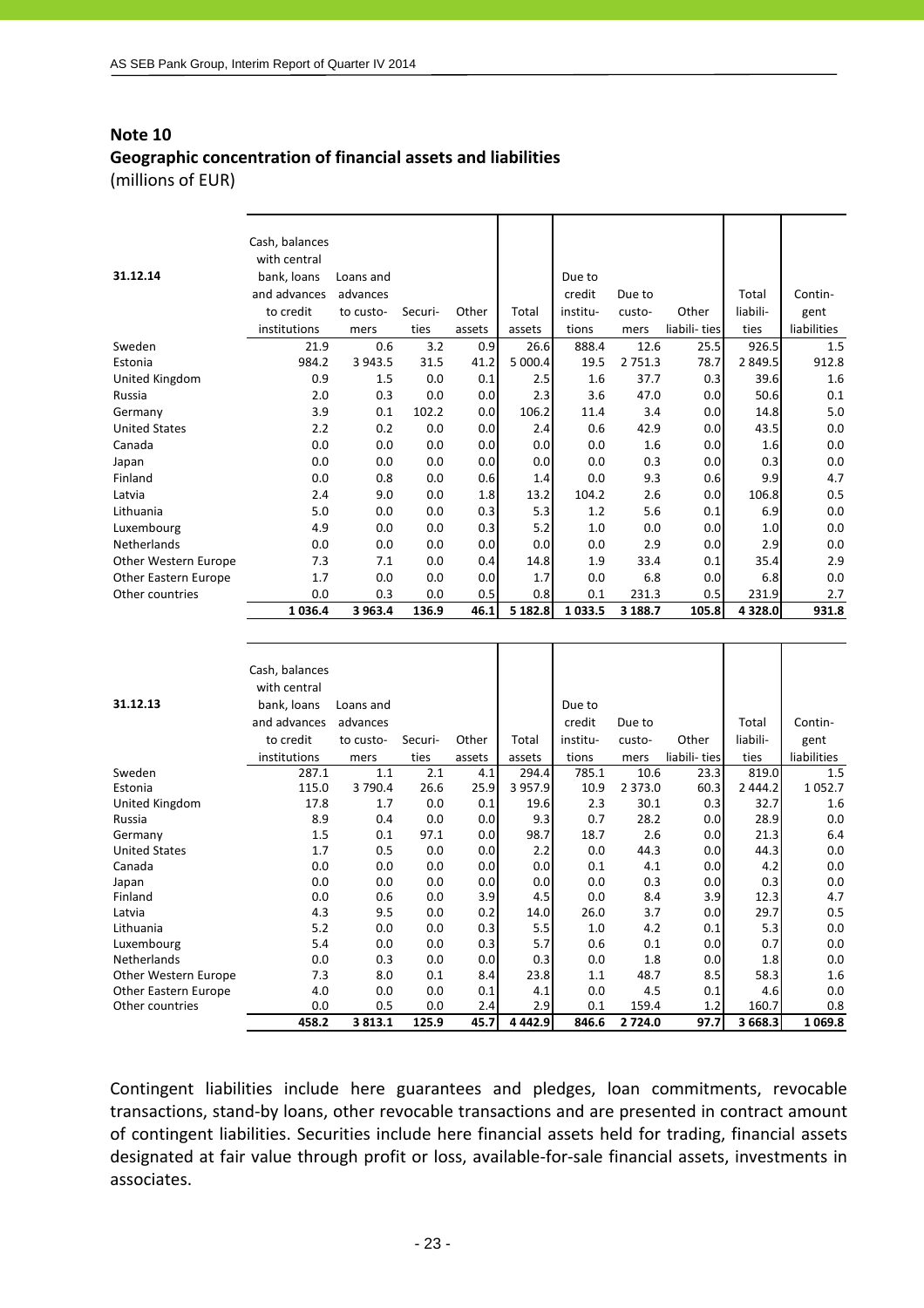### **Note 11**

# **Concentration of financial assets and liabilities by industry sector**

| In the statement of financial position       |                           |                   |                    |  |
|----------------------------------------------|---------------------------|-------------------|--------------------|--|
|                                              | Cash and loans to central |                   | Contin-<br>gent    |  |
| 31.12.14                                     | bank, credit institutions |                   | <b>liabilities</b> |  |
|                                              | and customers             | <b>Securities</b> |                    |  |
| Finance                                      | 1 0 6 2.2                 | 5.2               | 20.4               |  |
| Real estate                                  | 728.1                     | 0.1               | 17.3               |  |
| Industry                                     | 339.1                     | 0.0               | 143.8              |  |
| Agriculture, fishing, forestry               | 196.4                     | 0.0               | 20.3               |  |
| Transport                                    | 180.1                     | 0.0               | 34.4               |  |
| <b>Trading</b>                               | 175.6                     | 0.0               | 147.0              |  |
| Government and state defence                 | 91.5                      | 102.3             | 214.1              |  |
| Energy, gas and steam plants                 | 89.9                      | 0.0               | 75.0               |  |
| Administration and assistance                | 84.5                      | 0.0               | 55.0               |  |
| Construction                                 | 46.7                      | 0.0               | 80.7               |  |
| Information and telecommunication            | 45.1                      | 0.0               | 5.3                |  |
| Health services, social work                 | 42.6                      | 0.0               | 7.8                |  |
| Hotels, restaurants                          | 32.3                      | 0.0               | 0.8                |  |
| Education                                    | 16.4                      | 0.0               | 8.8                |  |
| Art, show business, leisure                  | 11.1                      | 0.0               | 3.4                |  |
| Professional, science and technical work     | 10.9                      | 0.0               | 4.0                |  |
| Water supply, canalisation, waste management | 7.9                       | 0.0               | 6.6                |  |
| Mining                                       | 1.9                       | 0.0               | 2.6                |  |
| Other government and social services         | 20.5                      | 0.6               | 8.2                |  |
| Individuals                                  | 1861.4                    | 0.0               | 76.3               |  |
| Derivatives                                  | 0.0                       | 28.7              | 0.0                |  |
| Allowances                                   | $-44.4$                   |                   |                    |  |
|                                              | 4 9 9 9.8                 | 136.9             | 931.8              |  |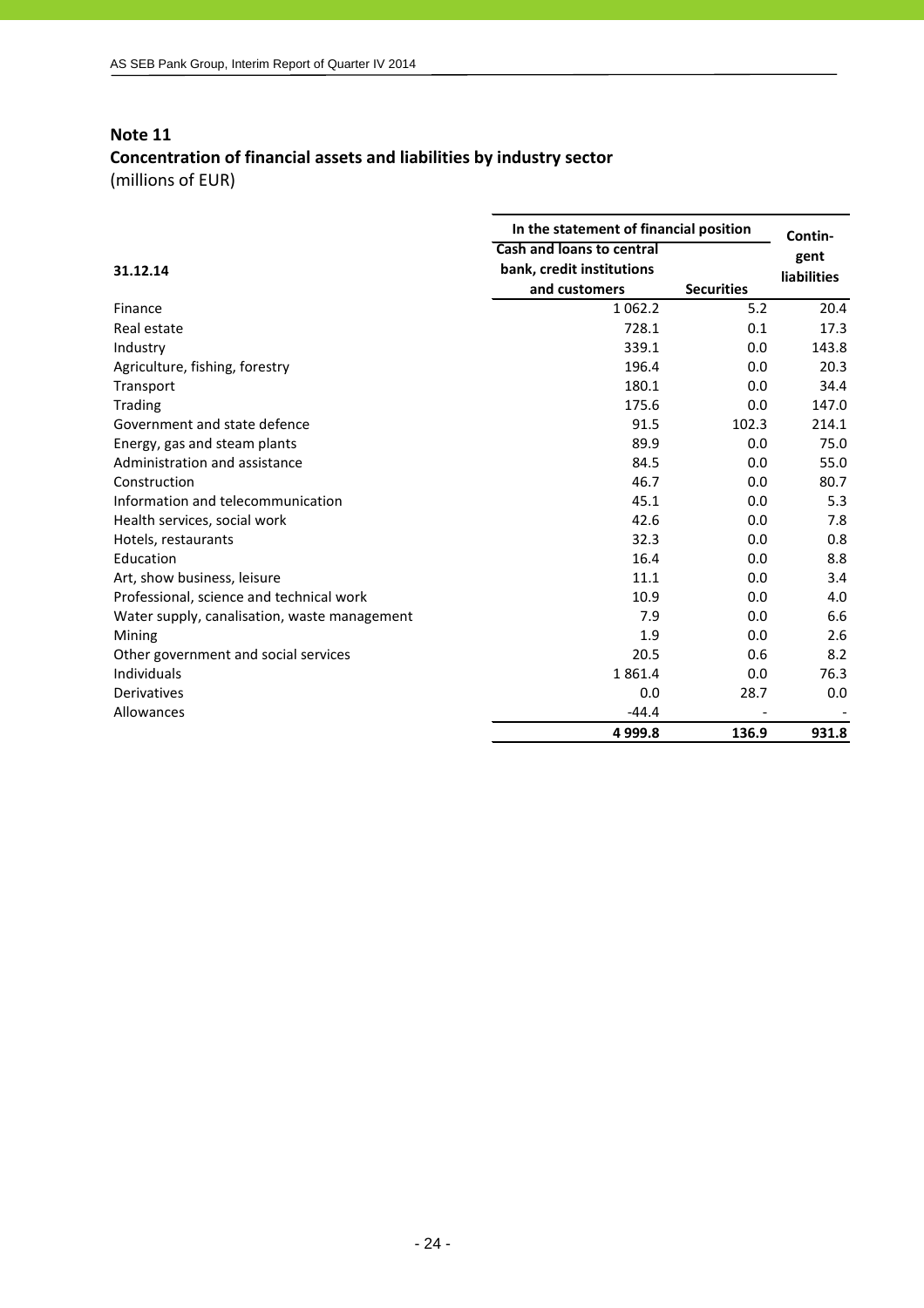|                                              | In the statement of financial position | Contin-           |                    |
|----------------------------------------------|----------------------------------------|-------------------|--------------------|
|                                              | <b>Cash and loans to central</b>       |                   | gent               |
| 31.12.13                                     | bank, credit institutions              |                   | <b>liabilities</b> |
|                                              | and customers                          | <b>Securities</b> |                    |
| Real estate                                  | 712.2                                  | 0.1               | 56.9               |
| Finance                                      | 475.6                                  | 4.4               | 26.1               |
| Industry                                     | 290.6                                  | 2.8               | 213.9              |
| Agriculture, fishing, forestry               | 175.6                                  | 0.0               | 21.1               |
| Trading                                      | 158.1                                  | 0.0               | 139.9              |
| Transport                                    | 148.4                                  | 0.0               | 77.6               |
| Government and state defence                 | 105.1                                  | 97.1              | 221.8              |
| Administration and assistance                | 94.4                                   | 0.0               | 33.5               |
| Energy, gas and steam plants                 | 92.3                                   | 0.0               | 98.9               |
| Health services, social work                 | 49.4                                   | 0.0               | 14.2               |
| Information and telecommunication            | 48.0                                   | 0.4               | 6.1                |
| Construction                                 | 47.8                                   | 0.0               | 59.3               |
| Hotels, restaurants                          | 28.8                                   | 0.0               | 0.9                |
| Education                                    | 20.3                                   | 0.0               | 11.0               |
| Professional, science and technical work     | 9.7                                    | 0.0               | 4.5                |
| Art, show business, leisure                  | 9.2                                    | 0.0               | 4.6                |
| Water supply, canalisation, waste management | 9.0                                    | 0.0               | 2.4                |
| Mining                                       | 2.3                                    | 0.0               | 1.0                |
| Other government and social services         | 23.1                                   | 0.6               | 5.7                |
| Individuals                                  | 1825.2                                 | 0.0               | 70.4               |
| <b>Derivatives</b>                           | 0.0                                    | 20.5              | 0.0                |
| Allowances                                   | $-53.8$                                |                   |                    |
|                                              | 4 2 7 1 . 3                            | 125.9             | 1 0 6 9.8          |